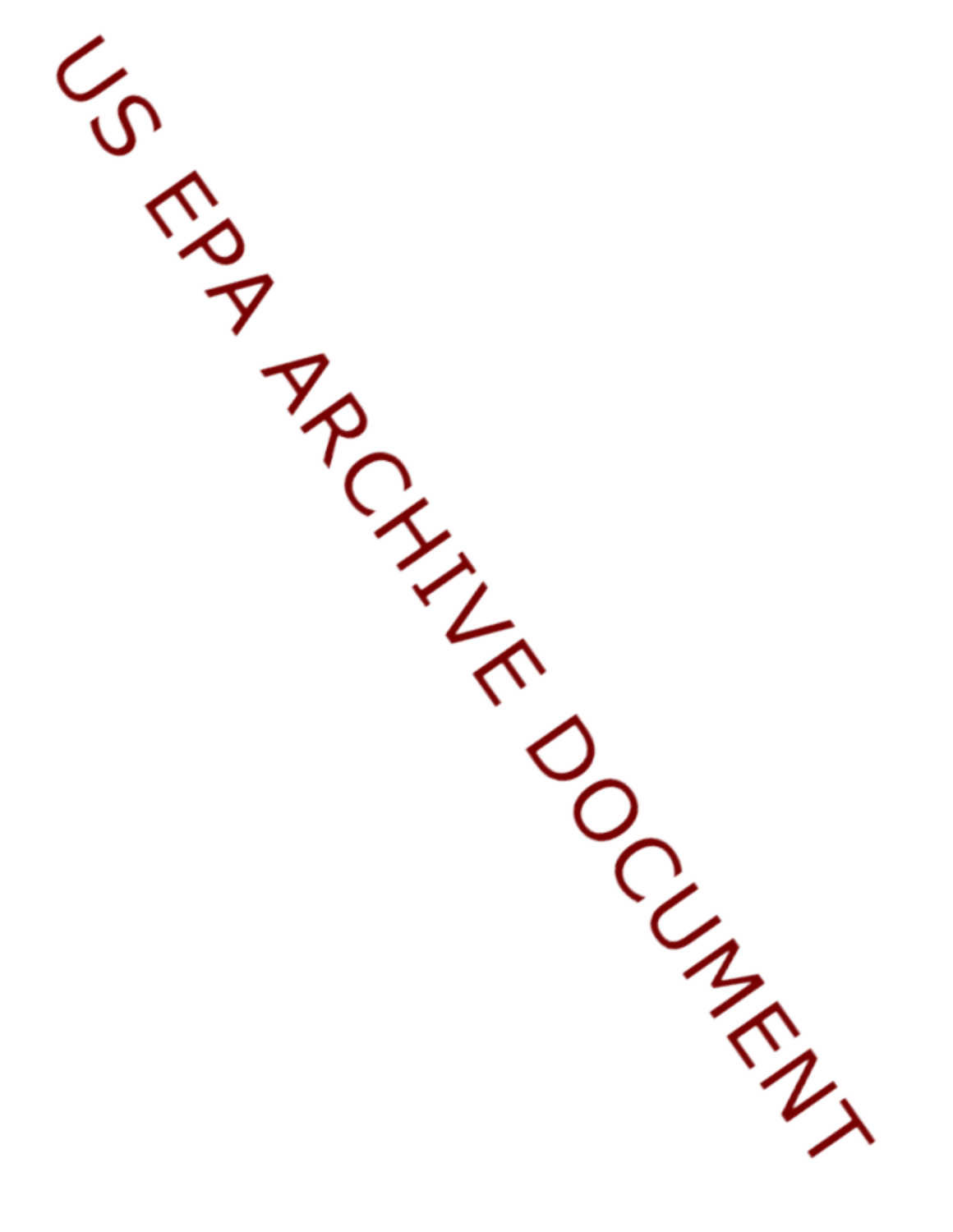## Emerging Issues About Biofuels Under EPA's Emergency Response Program

**Greg Wilson** U.S. EPA - Office of Emergency Management Washington, DC 20460 wilson.gregory@epa.gov

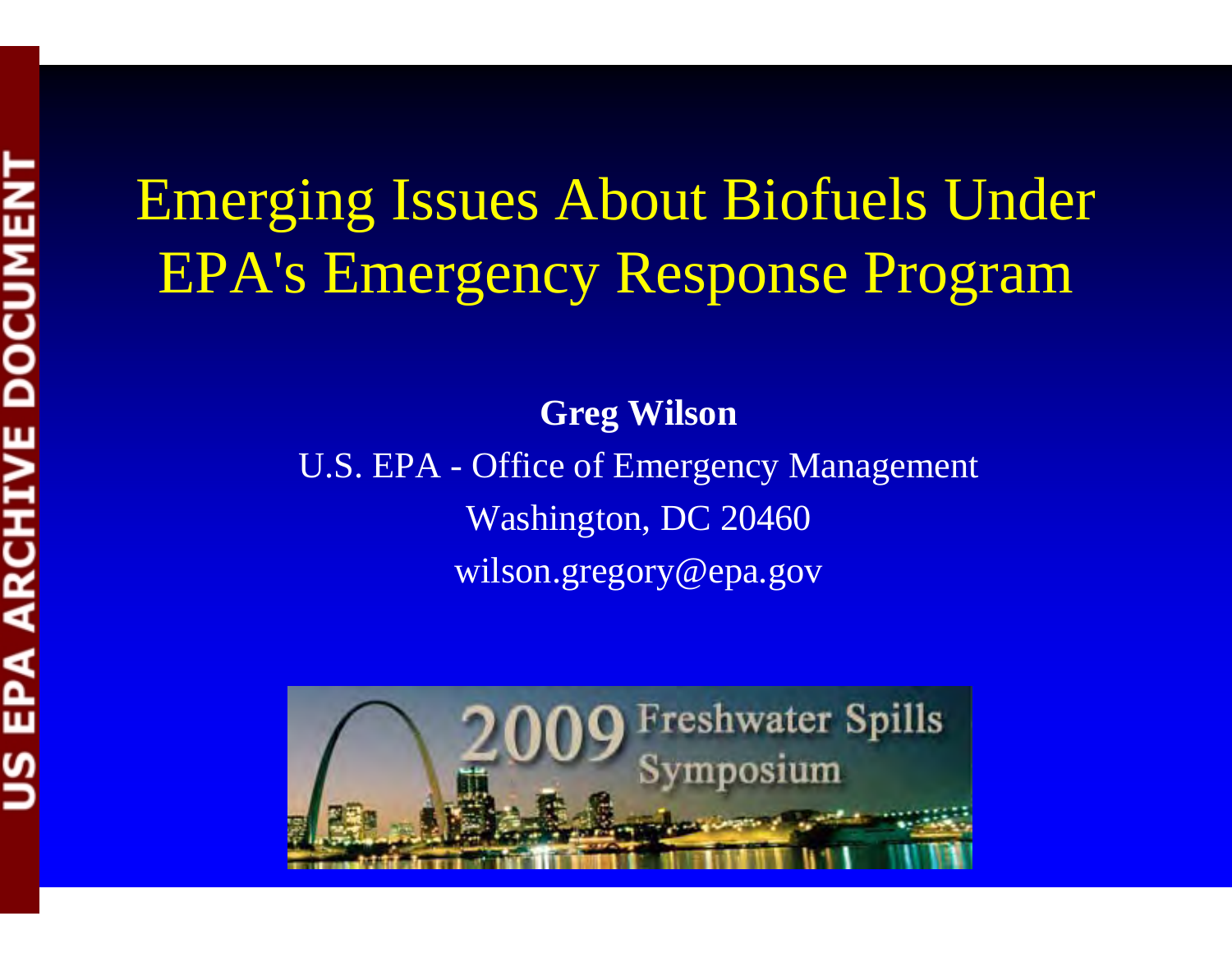### Presentation Overview

#### Legislative Initiatives

Relevant Biofuel Laws and Mandates

#### Biofuel Generation, Storage, and Distribution

- Biofuel Supply Chain
- Conversions Technologies
- Biofuel Integration into *Existing/New* Storage and Distribution Infrastructure

Pipelines, Storage tanks, Transloading, Terminals

 Emergency Response and Regulatory Management  $\blacktriangleright$ Biofuels and Regulatory Programs

 $\blacktriangleright$ 

 $\blacktriangleright$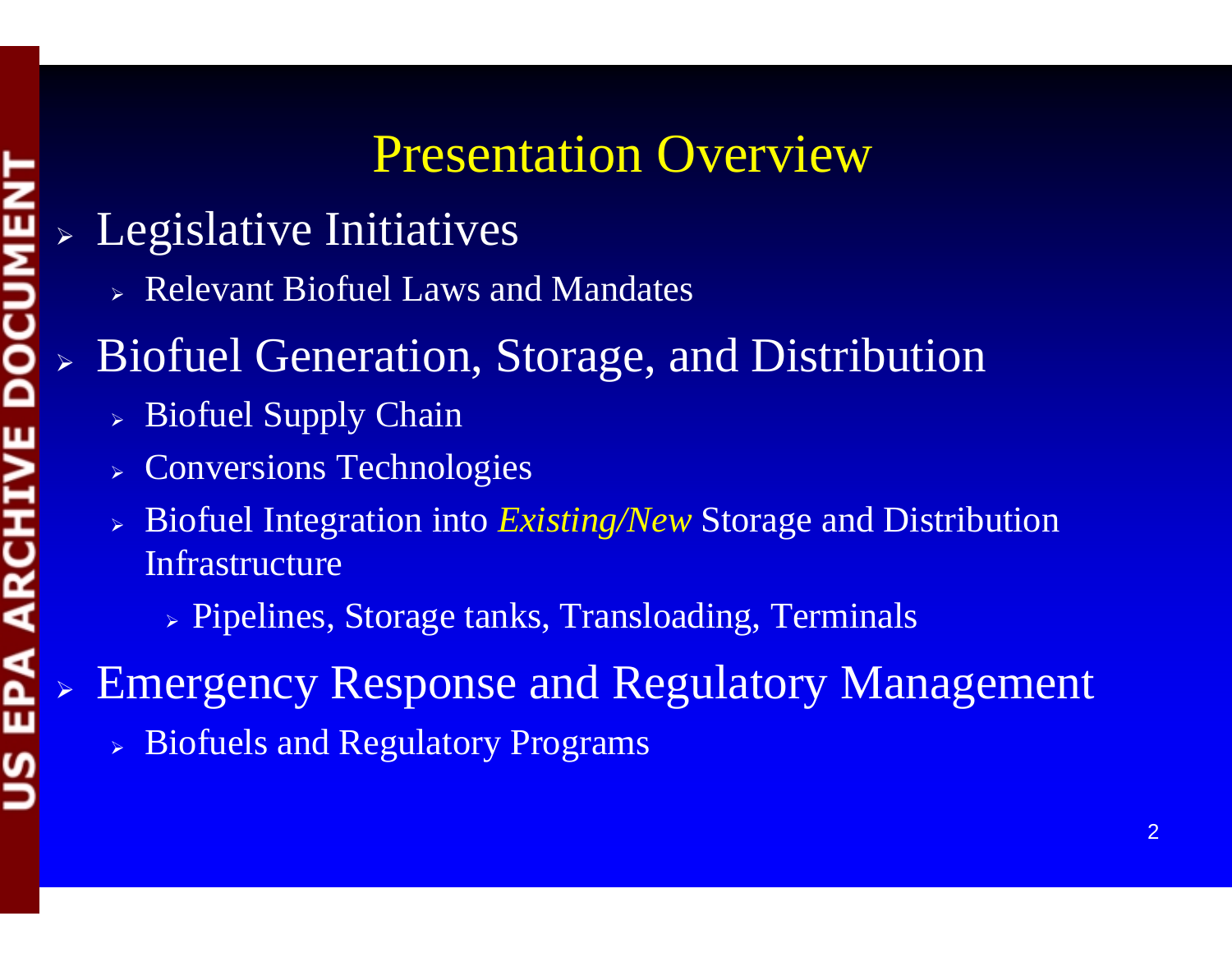$\blacktriangleright$ 

### Legislative Initiatives

#### **Energy Security Act (1980)**

- Established the Office of Alcohol Fuels in DOE
- Established the Synthetic Fuels Corporation
	- Eliminated by the Consolidated Omnibus Budget Reconciliation Act (1985)

#### **Energy Policy Act of 1992**

- Light duty alternative fuel vehicles in certain Federal Fleets
- Federal support for renewable energy technologies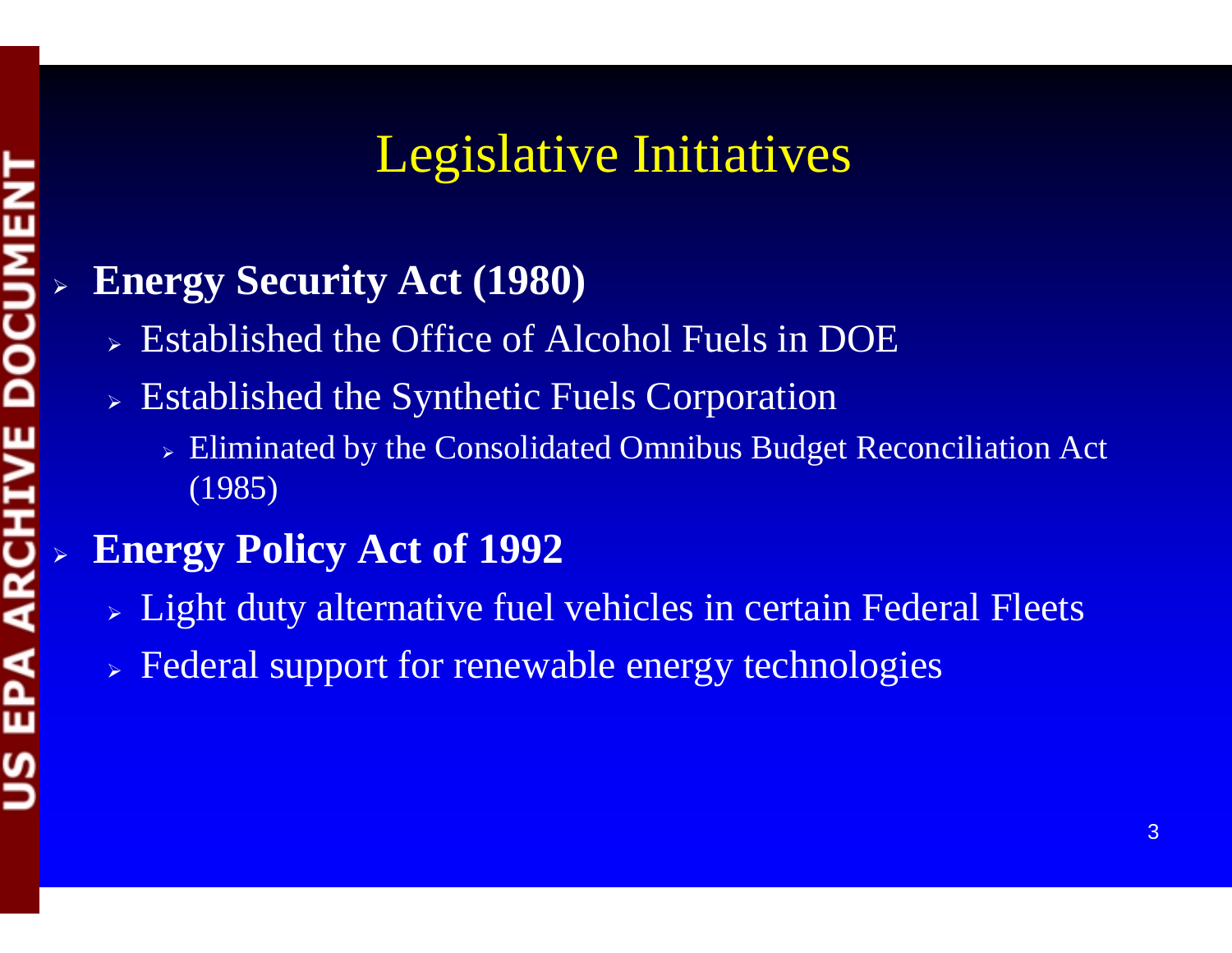### Legislative Initiative (continued)

- **Energy Policy Act of 2005** (P.L. 109-58)
	- Biofuel mandates increase from 4 bgy (2006) to 7.5 bgy (2012)
	- Requires EPA to promulgate regulations implementing a renewable fuel program. (§ 1501)
		- Specifies the total volume of renewable fuel used in gasoline sold
		- Specifies the total volume increases over time
		- $\triangleright$  Renewable Fuel Standard (RFS 1)
	- > Provides enhanced tax incentives for biofuel usage.
		- Energy Policy Tax Incentives (Title XIII)
		- Renewable diesel from "thermal depolymerization process"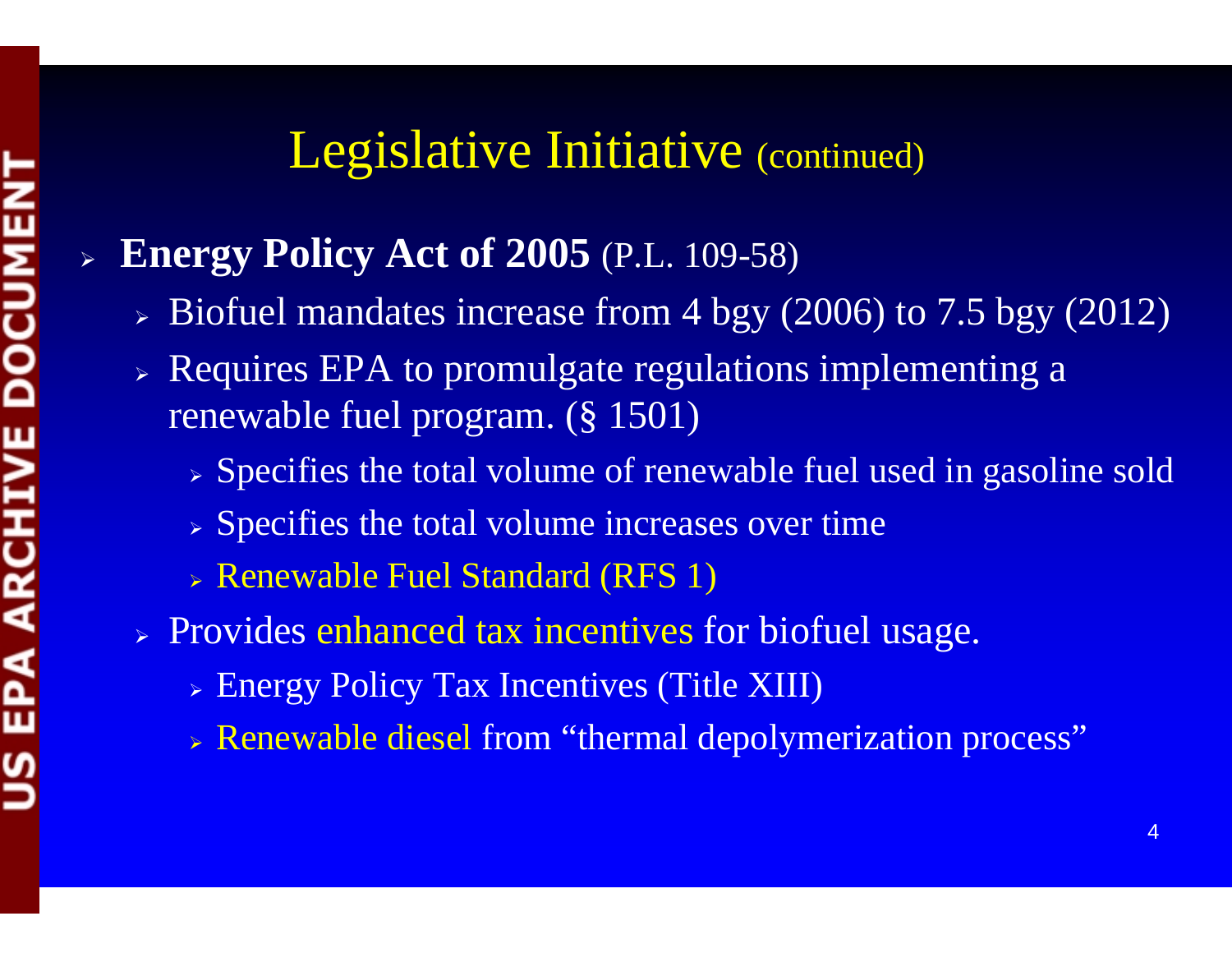### Legislative Initiatives (continued)

#### **Energy Independence & Security Act (EISA) (2007)**

- $\triangleright$  Requires EPA to develop a new RFS. (§ 202)
	- Expand biofuels to 36 billion gallons by 2022
	- Lifecycle GHG assessments of different fuel types and blends compared to petroleum fuel
- Ethanol pipeline feasibility study (§ 243)
- Biofuels distribution and advanced biofuels infrastructure (§ 248)
	- R&D on existing transportation fuel distribution infrastructure and new alternative distribution infrastructure.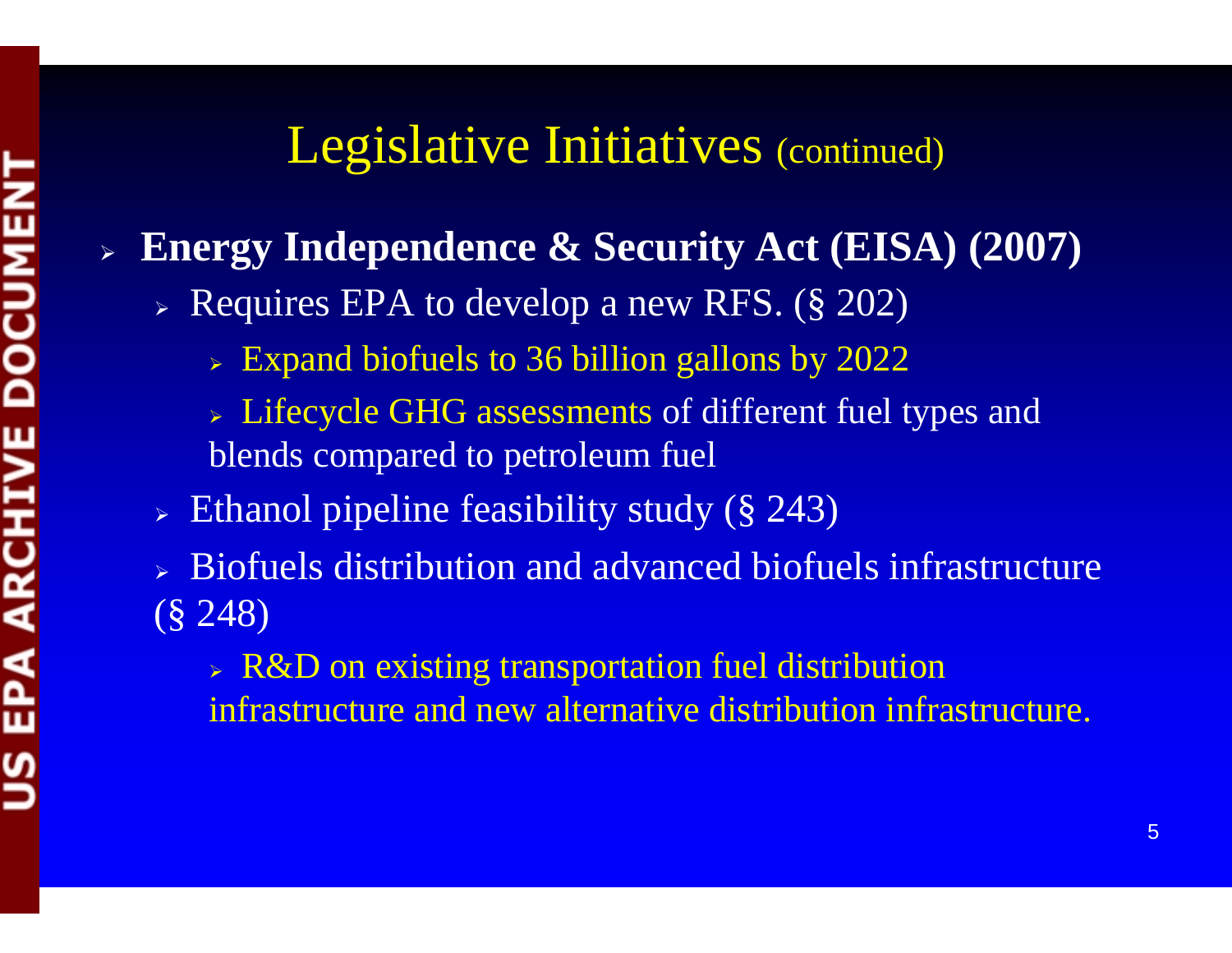### Legislative Initiatives (continued)

#### $\blacktriangleright$ **Energy Independence & Security Act (EISA) (2007)**

 Focus on the physical/chemical properties of biofuels and efforts to prevent or mitigate against adverse impacts of those properties in the areas:

- *corrosion* of metal, plastic, rubber, cork, fiberglass, glues, or any other material used in *pipes and storage tanks*;
- *dissolving of storage tank sediments;*
- **Example 2** clogging of filters;
- *contamination from water* or other adulterants or pollutants;
- poor flow properties related to low temperatures;
- *oxidative and thermal instability* in long-term storage and uses;
- *microbial contamination ;*
- problems associated with electrical conductivity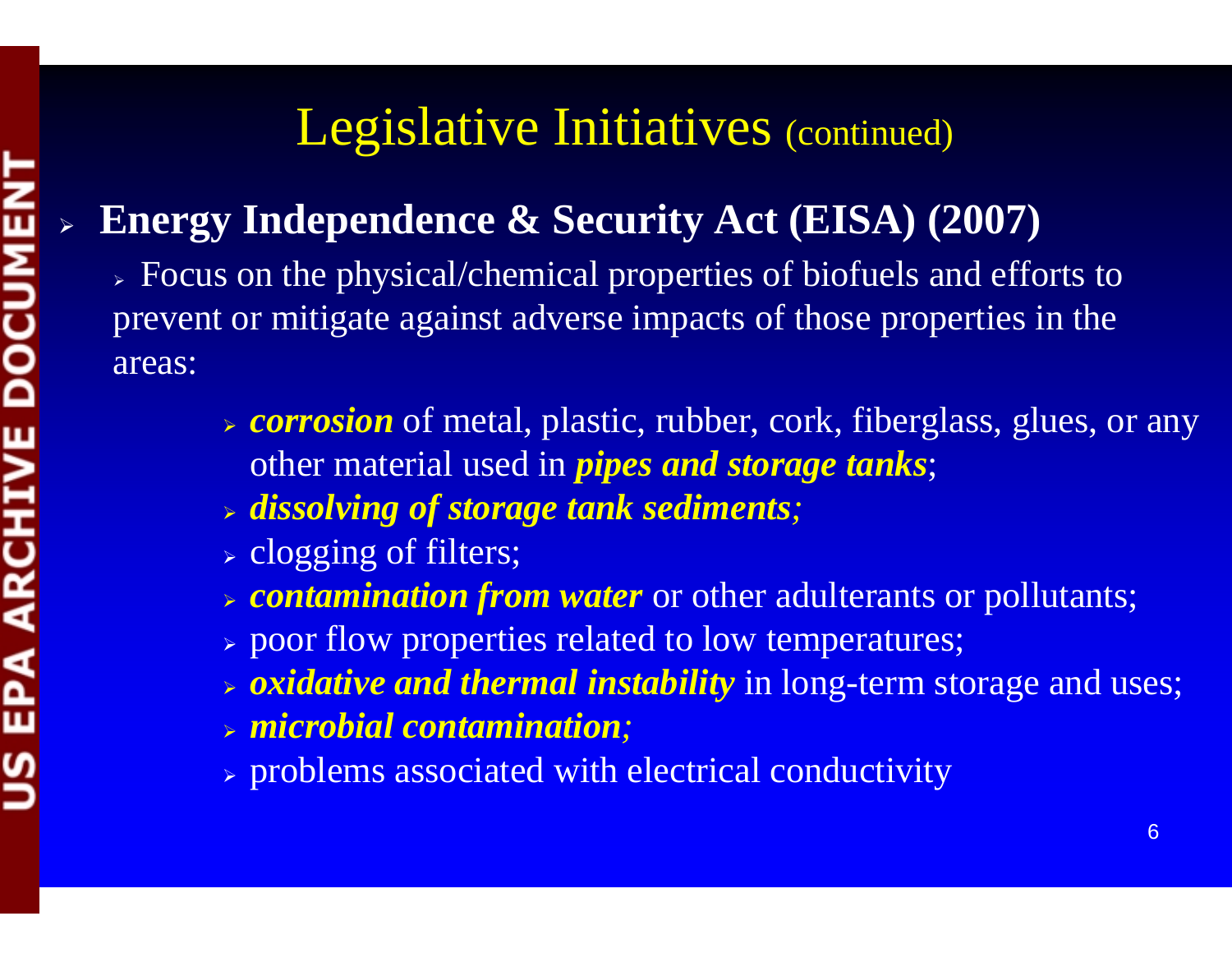### Legislative Initiatives (continued)

#### **Energy Improvement and Extension Act (EIEA) (2008)**

- Division A Emergency Economic Stabilization Act (2008)
- Division B EIEA *(P.L. 110-343)*
	- $\blacktriangleright$ Extends certain tax credits to December 31, 2010
	- $\blacktriangleright$  Broadens definitions for new conversion processes to qualify eligibility for tax credits
		- ➤ Expanded renewable diesel tax credits by removing the term "thermal depolymerization process"
		- $\blacktriangleright$ Replaced term "diesel fuel" with "liquid fuel"
		- ➤ Aviation fuels from renewable materials
	- Places limits on "Splash and Dash" (§ 203)
		- $\blacktriangleright$ "Splash and Dash" - 100% biodiesel shipped to U.S., 0.1%" petroleum diesel added (splash), and shipped to another country  $\overline{(\text{dash})}$ , thus qualifying for a tax credit.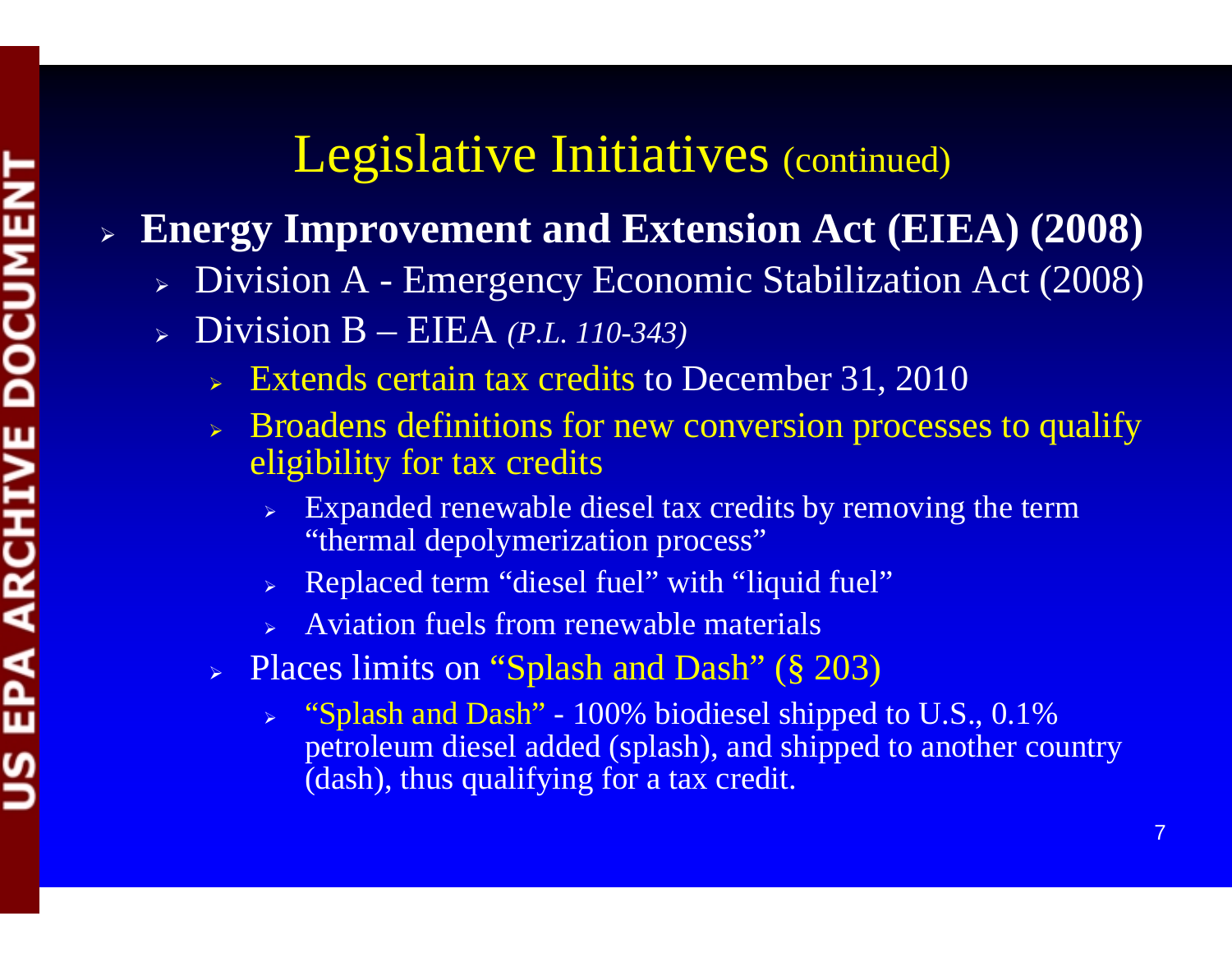Renewable Fuel Standard (RFS) 1 & 2

- 40 CFR part 80 Regulation of Fuels and Fuel Additives
- RFS 1 (EPAct 2005)
	- Federal Register on May 1, 2007 (72 FR 23900)
	- Assessed first order impacts including emissions, air quality, and GHG impacts of RFS standards
- RFS 2 (EISA) Under Development
	- Expand use of renewable fuels to 36 billion gallons per year (bgy) by 2022
	- Ethanol production from corn starch is capped at 15 bgy
	- $\triangleright$  Cellulosic Biofuel (renewable fuel from any cellulose, hemicellulose, lignin)
		- 0.5 billion gallons by 2012
		- 3 billion gallons by 2015
		- 16 billion gallons by 2022
	- Advanced Biofuels (biomass-based diesel, other biofuels)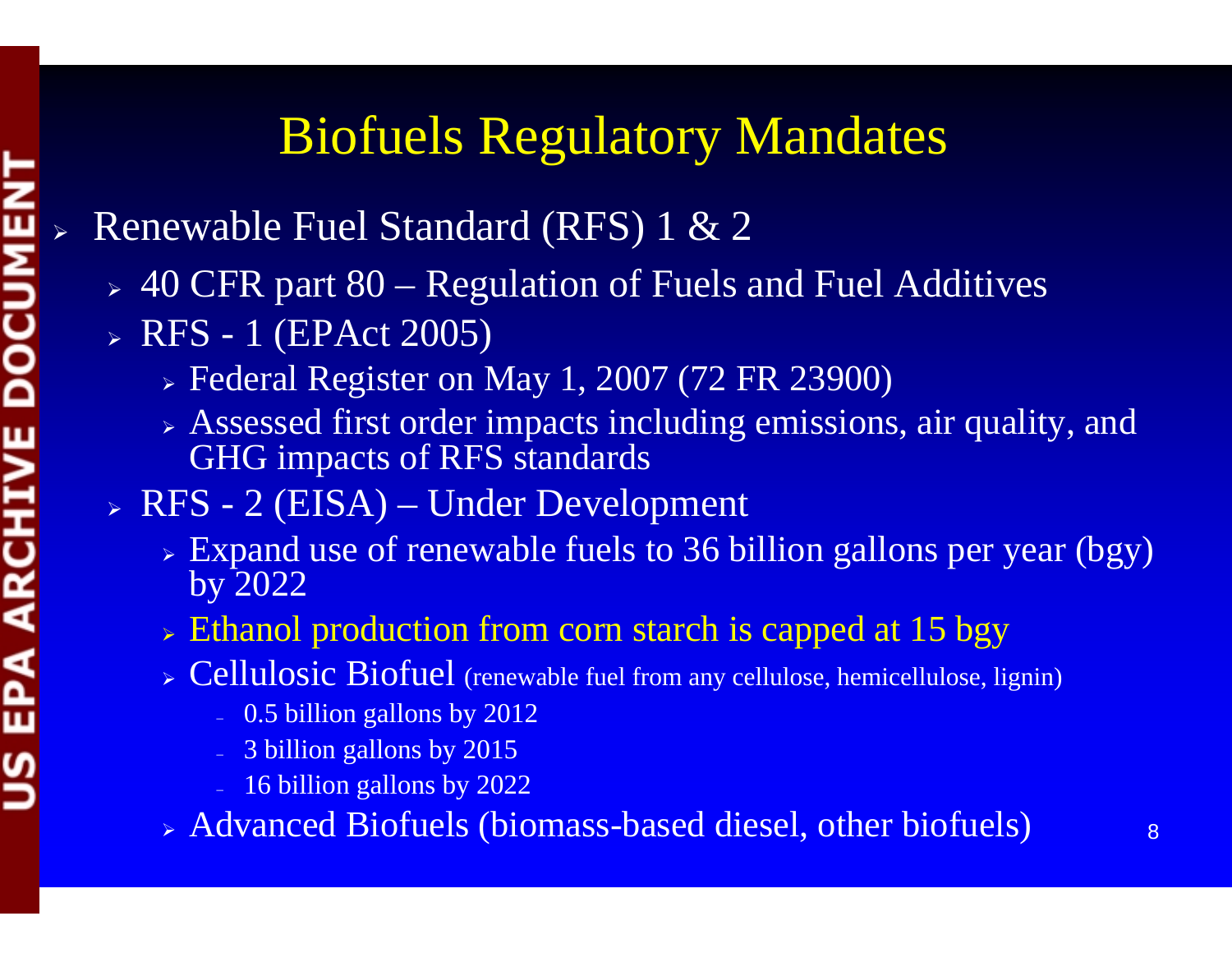### Biofuels Supply Chain





Ag Crops Ag Residues **Energy Crops** Forest Residues**Wastes** Algae



Harvesting & **Collecting Storage** Pre-

**Processing** 

**Transportation** 



**Fuel types Biochemical Conversion**

**Thermochemical Conversion**

**Biological Conversion**

**Chemical Conversion**





**Distribution by barge, truck, rail, pipeline**

**Storage in tanks**

**Dispensing**



*Transportation fuels* in light & heavy duty vehicles & trucks, Off - Road vehicles, Locomotives, Flight technologies, Boats/Ships

Power & Generators

Feedstocks for **Manufacturing**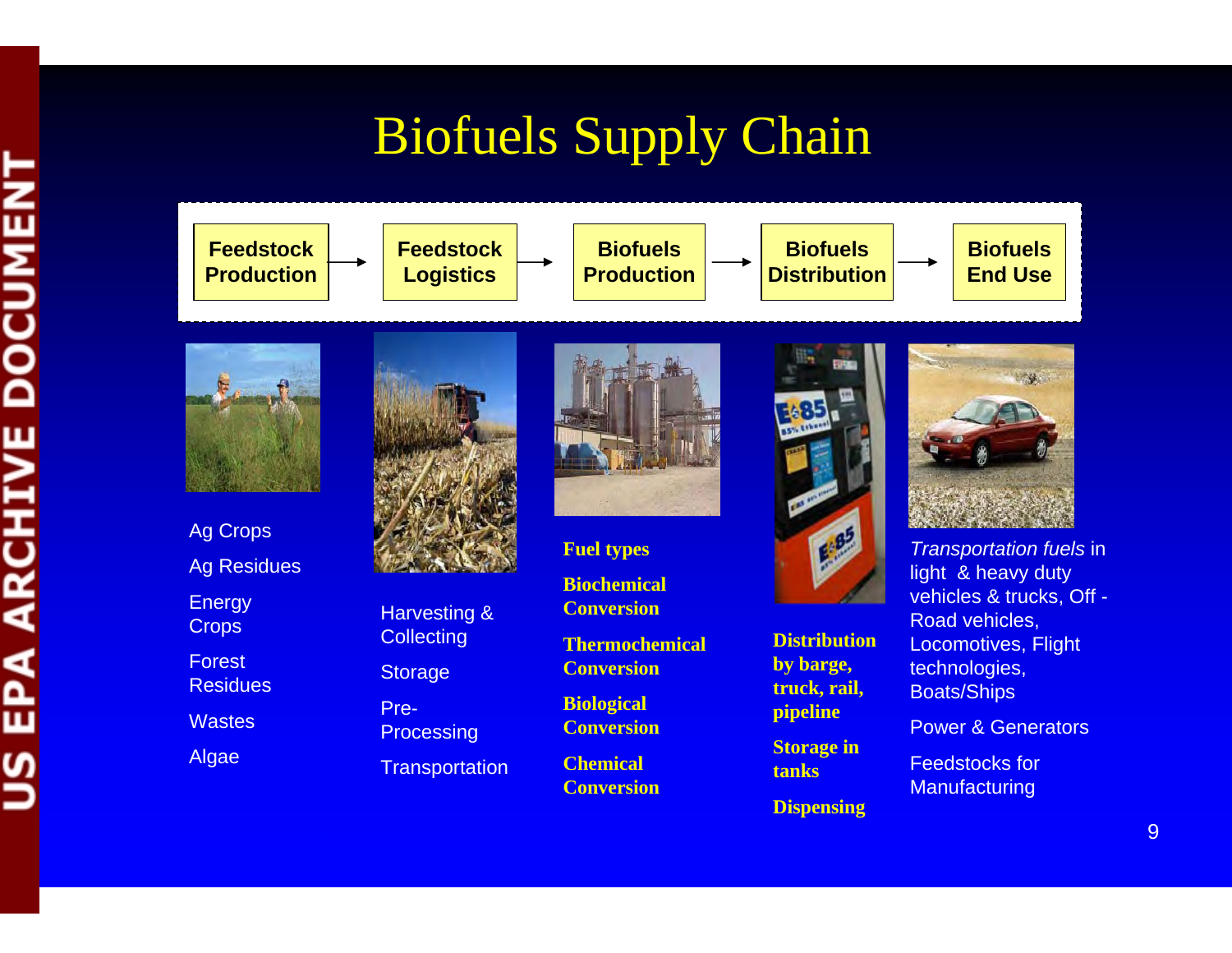### Feedstocks, Conversion Processes, and Fuel Types

| <b>Feedstock</b>                                                                                                    | <b>Conversion</b><br><b>Technology</b>                                                                                                                                                                                                                                                                                                                                          | <b>Products</b><br>and Uses                                                                                                                                |
|---------------------------------------------------------------------------------------------------------------------|---------------------------------------------------------------------------------------------------------------------------------------------------------------------------------------------------------------------------------------------------------------------------------------------------------------------------------------------------------------------------------|------------------------------------------------------------------------------------------------------------------------------------------------------------|
| <b>Agricultural Crops</b><br><b>Agricultural Residues</b><br><b>Animal Residues</b><br><b>Food Processing Waste</b> | <b>Thermo-chemical:</b><br><b>Fuel Types:</b><br><b>Pyrolysis</b><br><b>Ethanol</b><br>Hydrothermal<br><b>Biodiesel</b><br>Depolymerization<br><b>Renewable Diesel</b><br>$\equiv$<br>Gasification<br><b>Green Diesel</b><br>Combustion<br>н<br><b>Fuel Synthesis</b><br>FT Diesel & Gasoline<br>н<br><b>Higher Alcohols</b><br>ь<br><b>Biochemical:</b><br>Dimethyl Ether<br>ь |                                                                                                                                                            |
| <b>Woody Biomass</b><br>MSW and Construction and<br>Demolition (C&D)<br>Wastes                                      | <b>Fermentation</b><br>$\blacksquare$<br>Acid Hydrolysis<br>×.<br>Pretreatment & Enzymatic<br>Hydrolysis<br><b>Anaerobic Digestion</b><br>$\sim$<br><b>Chemical:</b><br>- Transesterification                                                                                                                                                                                   | Synthesis Gas,<br>н<br>Biogases, $& H_2$<br>Hydrogen<br>ä,<br><b>Other Products:</b><br>CHP (steam $&$ electricity)<br>٥<br><b>Chemical Feedstock</b><br>ь |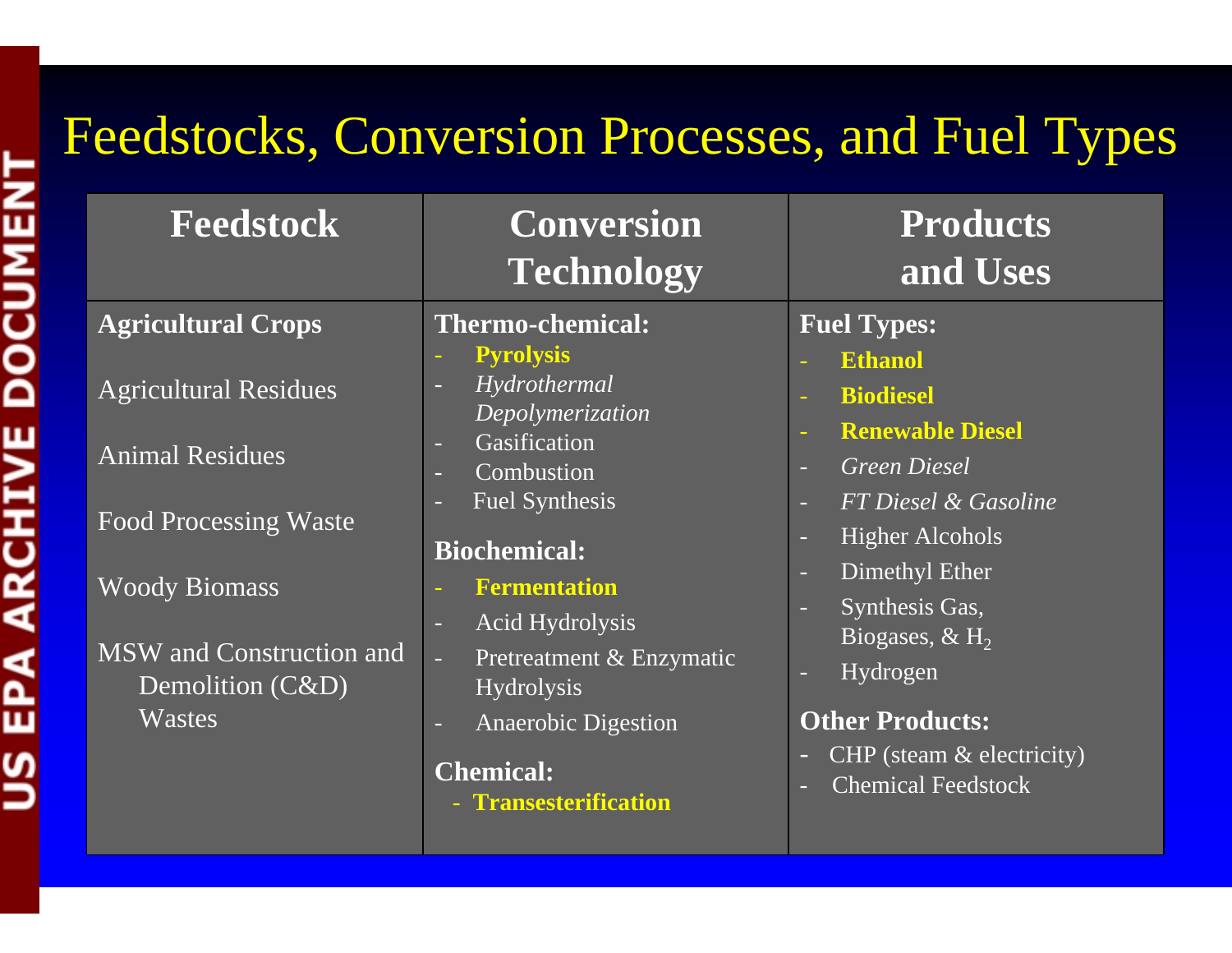#### *Ethanol Production (supply) – Coastal Consumers (demand)*



**Joint Agricultural Weather Facility**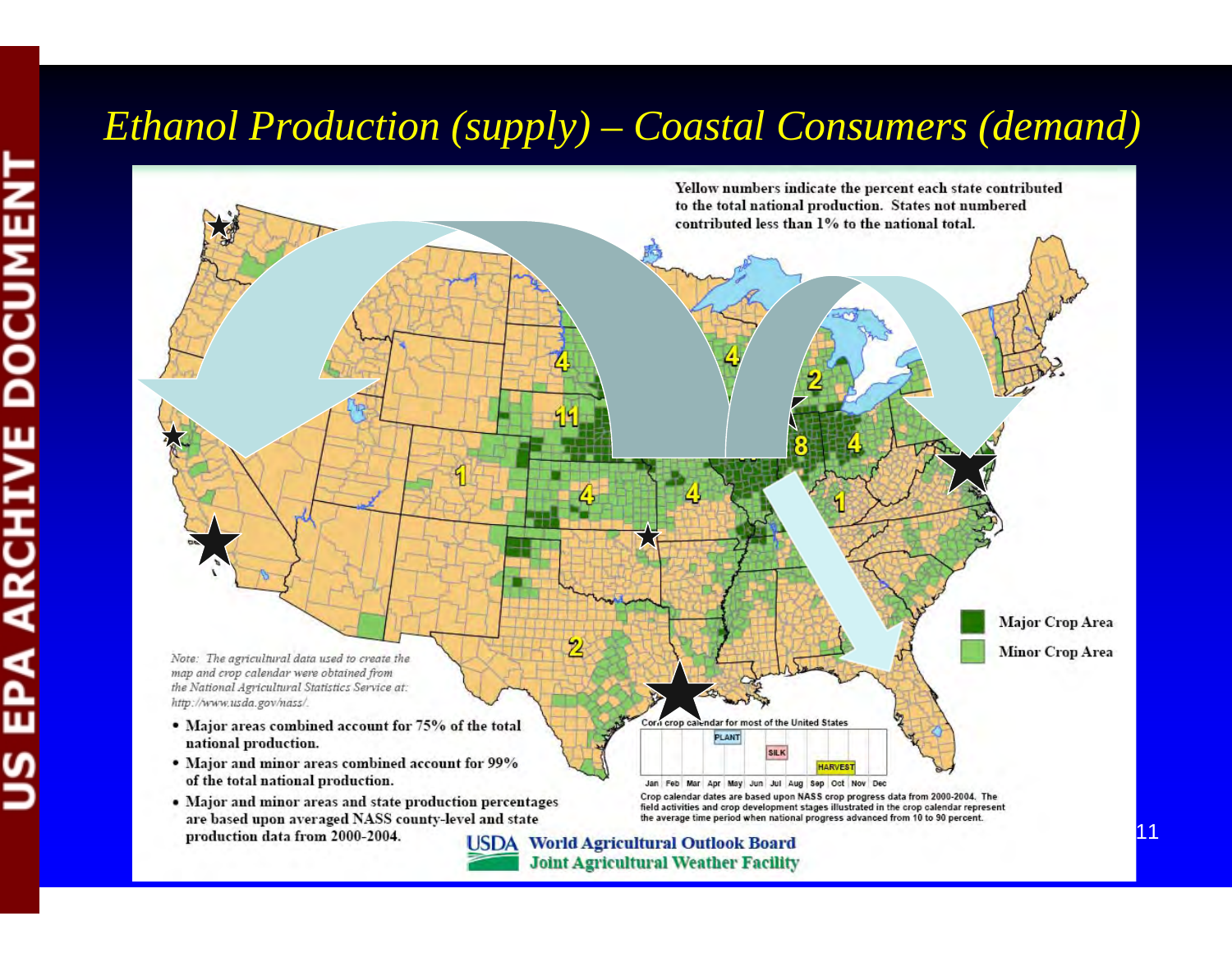#### Recent Ethanol Plant Locations



۰

 $\bullet$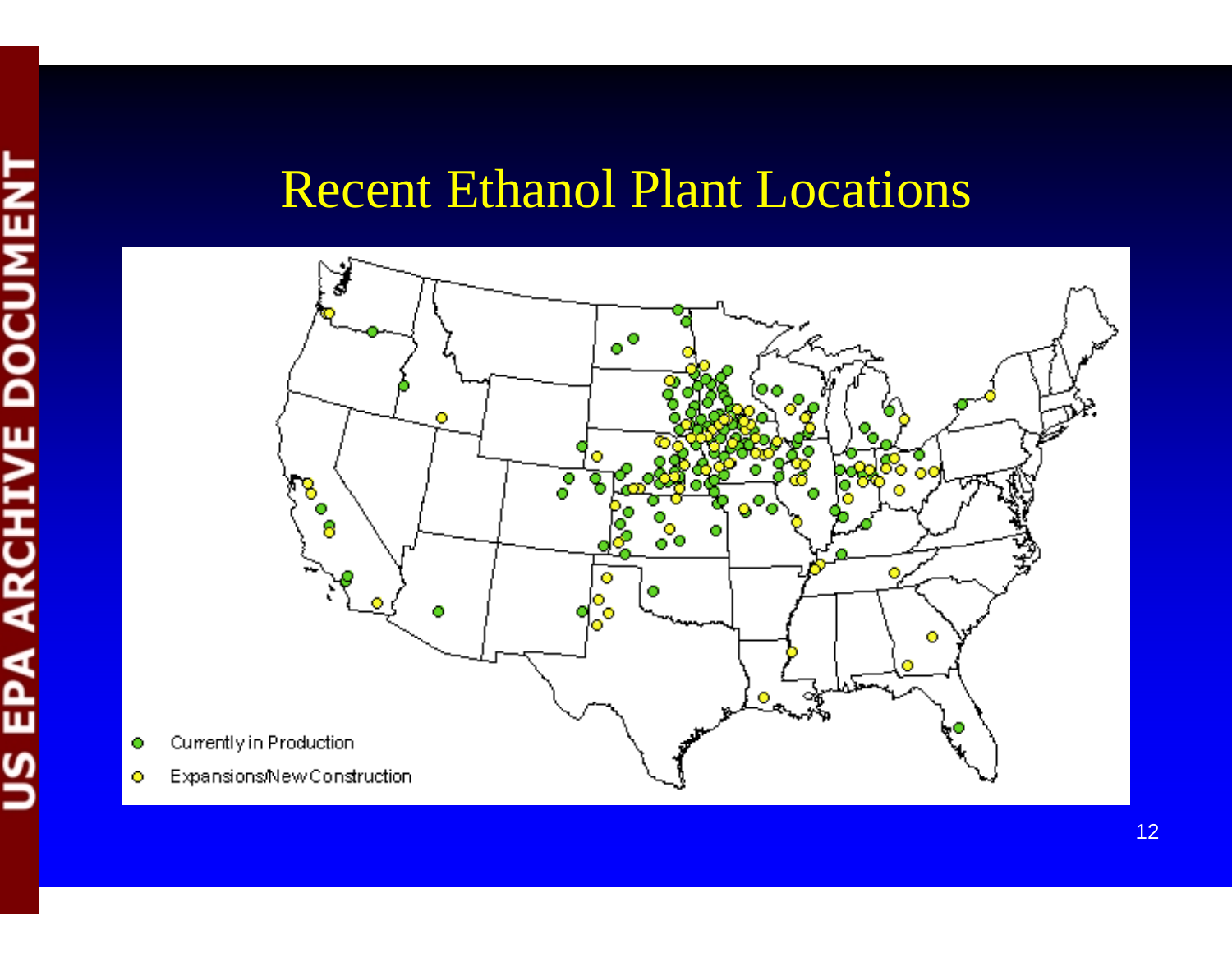# **DOCUMENT ARCHIVE** ⋖ 읎 n

#### Biofuels Integration Roadmap

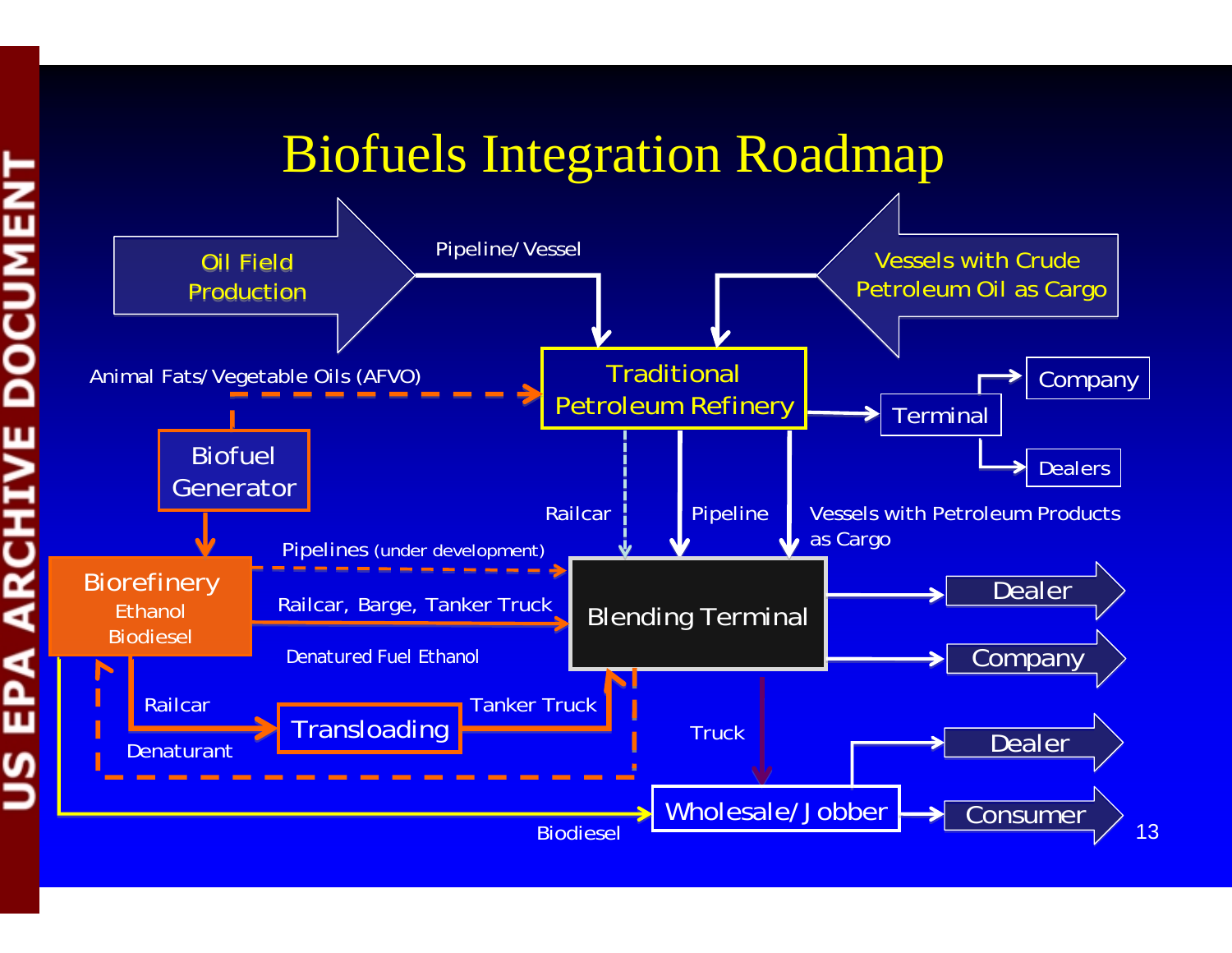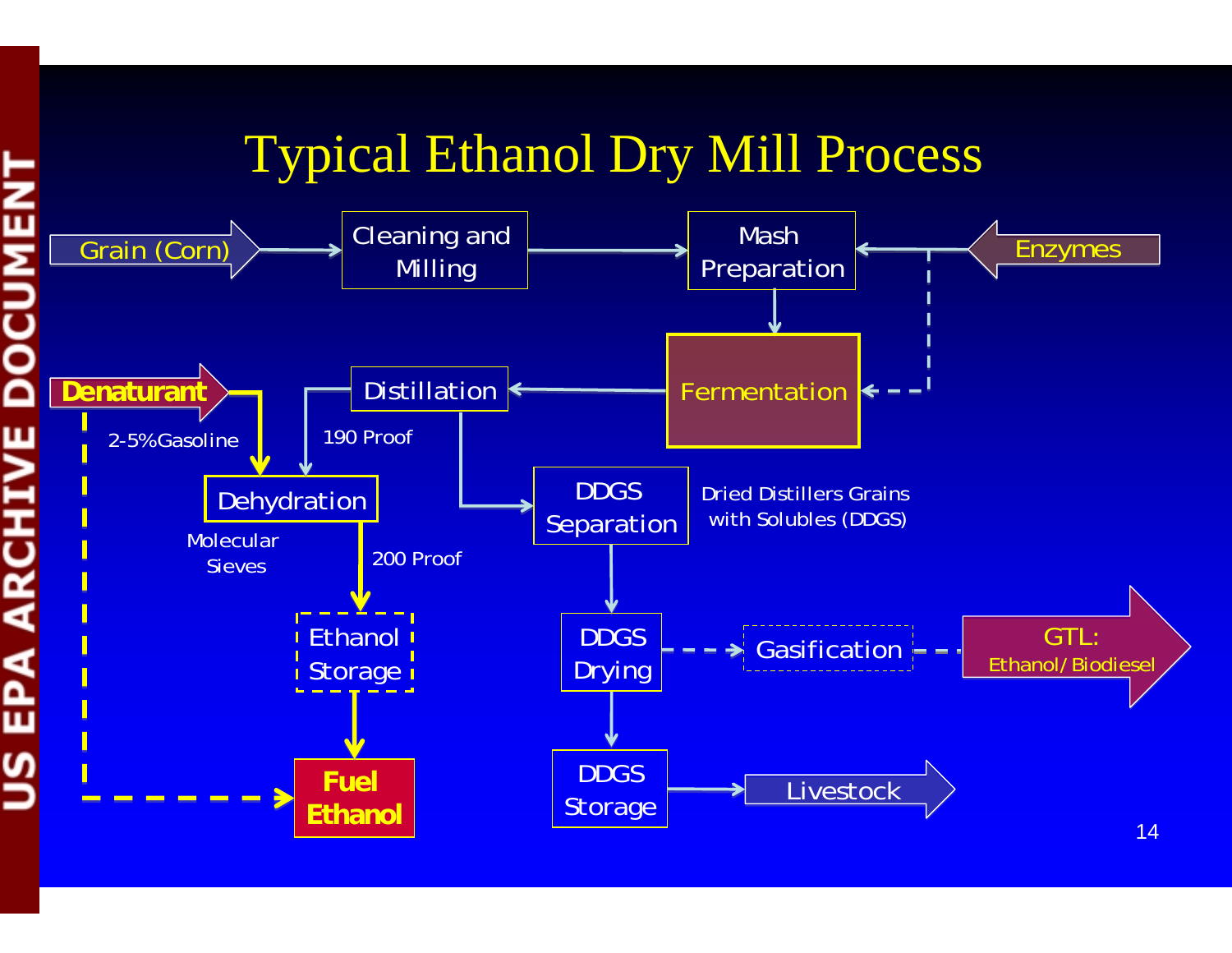### Denaturant (Ethanol) – Why & How Much

Alcohol and Tobacco Tax and Trade Bureau (TTB)

- Render alcohol unfit for human consumption
- $\triangleright$  Alcohol for fuel use is regulated under two categories in ATF regulations
	- Fuel alcohol produced at an alcohol fuel plant (AFP)
	- Completely denatured alcohol (CDA) formula no. 20 at a distilled spirits plant (DSP)
- At least 2 gallons of denaturant to every 100 gallons of fuel ethanol
	- Natural Gasoline
	- Conventional Unleaded Gasoline
	- Straight Run Gasoline
	- Naphtha
	- $\blacktriangleright$ Kerosene 15 and 15 and 15 and 15 and 15 and 15 and 15 and 15 and 15 and 15 and 15 and 15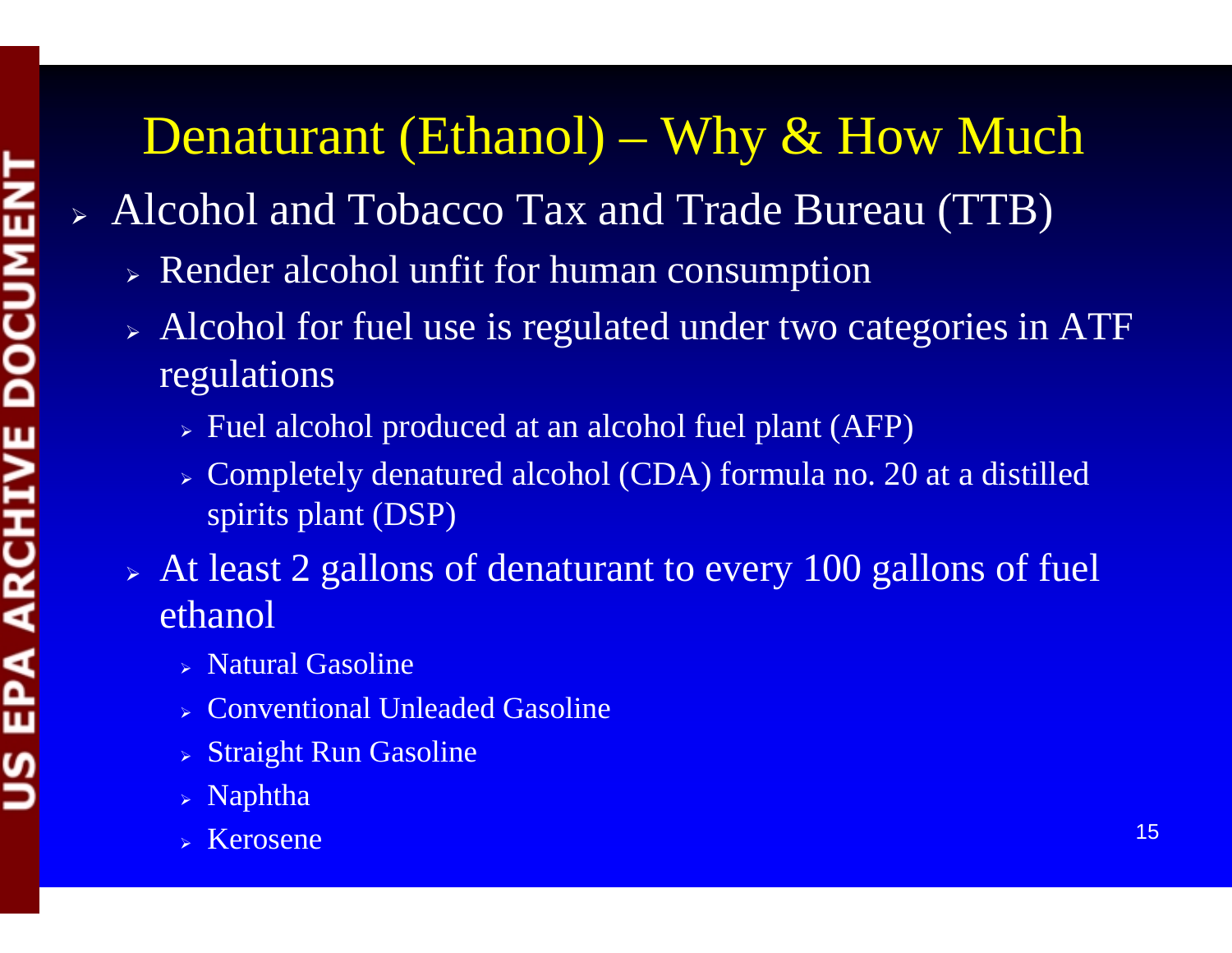### Denaturant (Ethanol) – Why & How Much

- Ethanol producers traditionally add  $\sim$  4.76 % (volume)
- ASTM Standards for fuel ethanol blends
	- ASTM D4806 08a Standard Specification for Denatured Fuel Ethanol for Blending with Gasoline for Use as Automotive Spark-Ignition Engine Fuel
- Food, Conservation, and Energy Act of 2008
	- $\blacktriangleright$ Calculation of volume of alcohol for fuel (§ 15332)
	- $\blacktriangleright$ Encourages 2% denaturant use to receive applicable tax credit
	- Internal Revenue Bulletin (IRB) 2009-3 (Notice 2009-6) (page 311)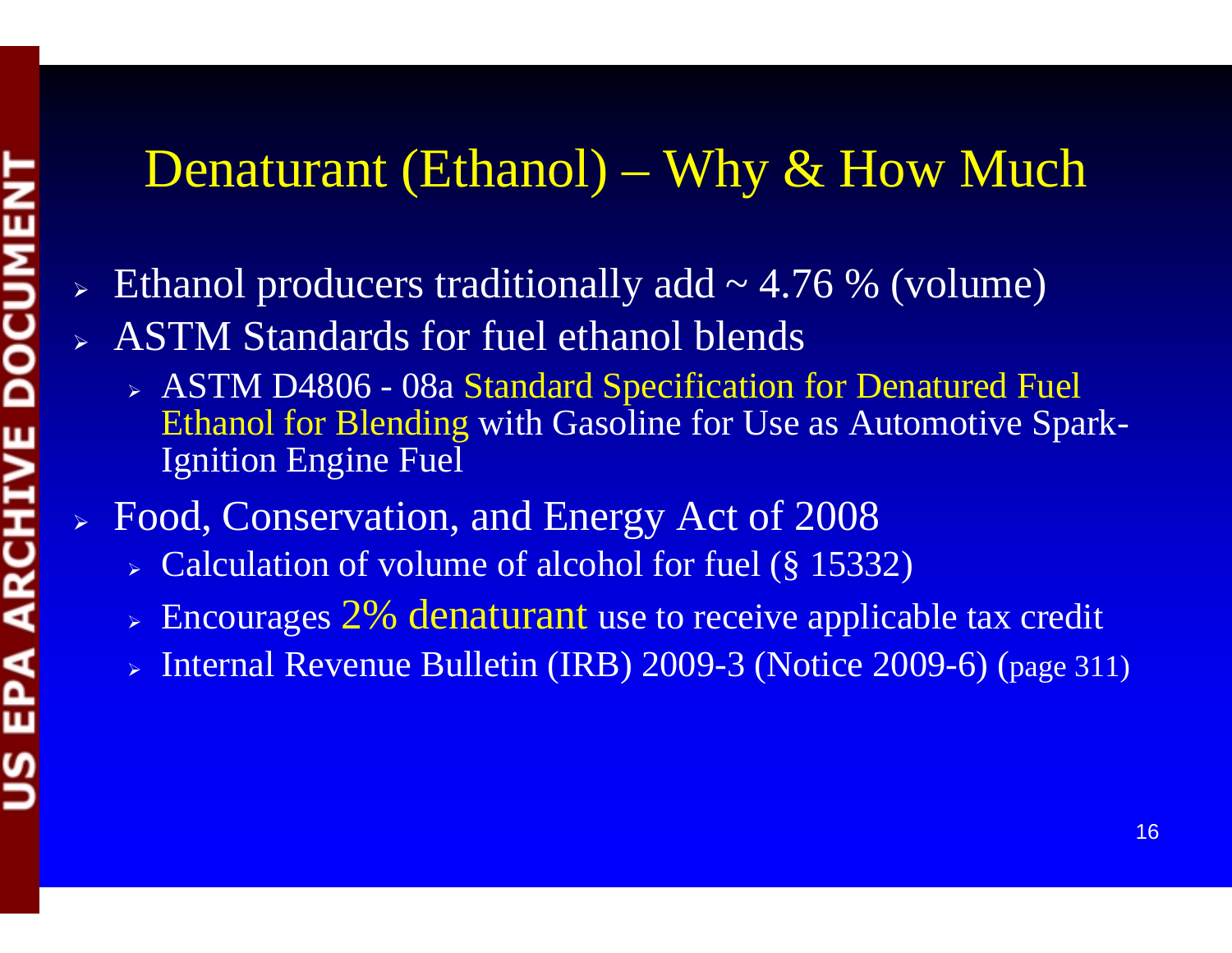#### Ethanol Plant Process Chemicals

#### **Ethanol production process (pH adjustment, nutrients)**

- Sulfuric Acid Corrosive
- Sodium Hydroxide (Caustic Soda) Corrosive
- Ammonia Source Anhydrous, Hydrous Corrosive
- **Cleaning chemicals keep fermentation clean**
	- Chlorine-based Solution Corrosive
	- Caustic Soda Corrosive
- **General water treatment chemicals**
	- Chlorine- or Bromine-based Solution Corrosive
	- Ammonia-related Solution Some Hazards
	- Surfactants Some hazards, typically mild

 $\blacktriangleright$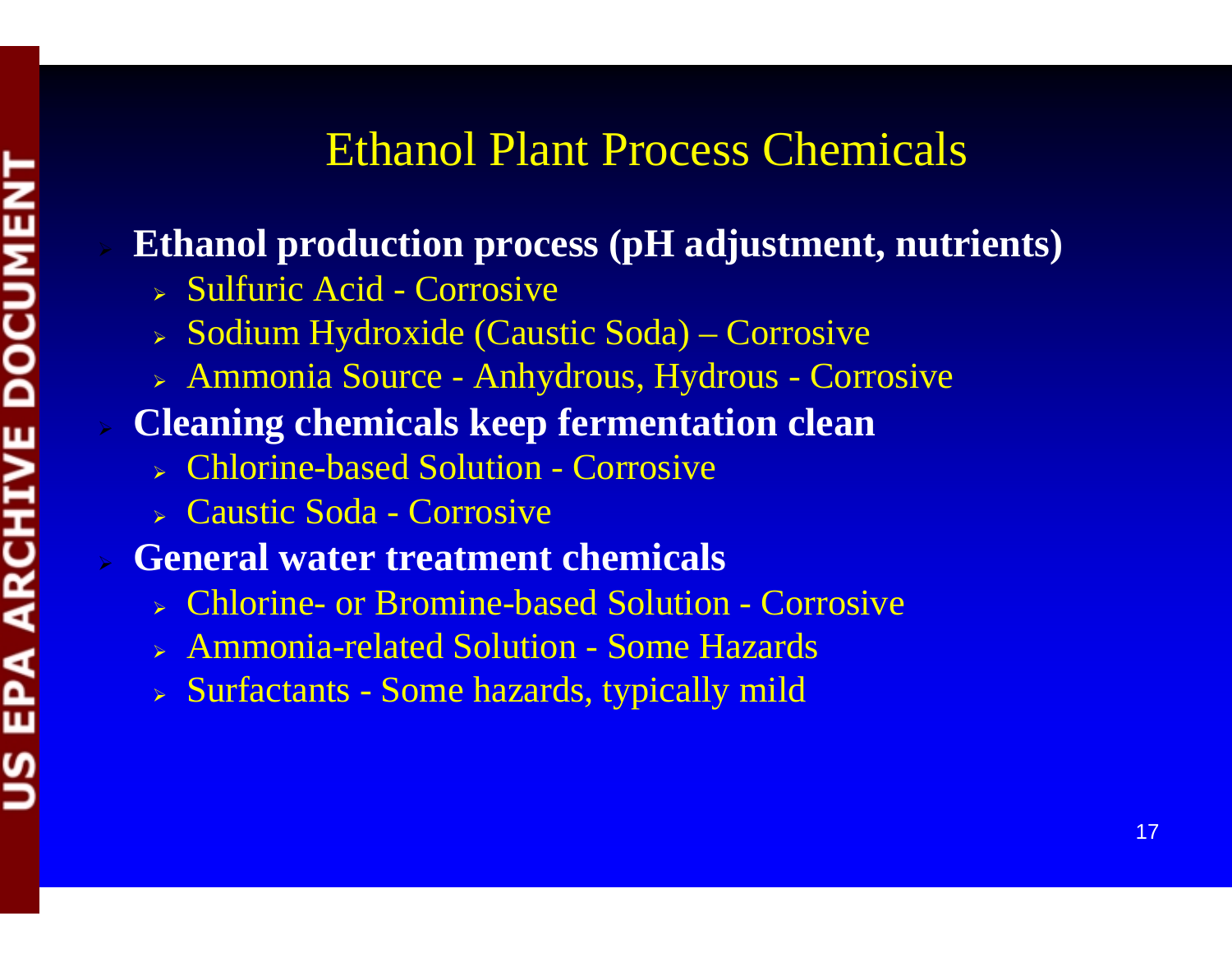

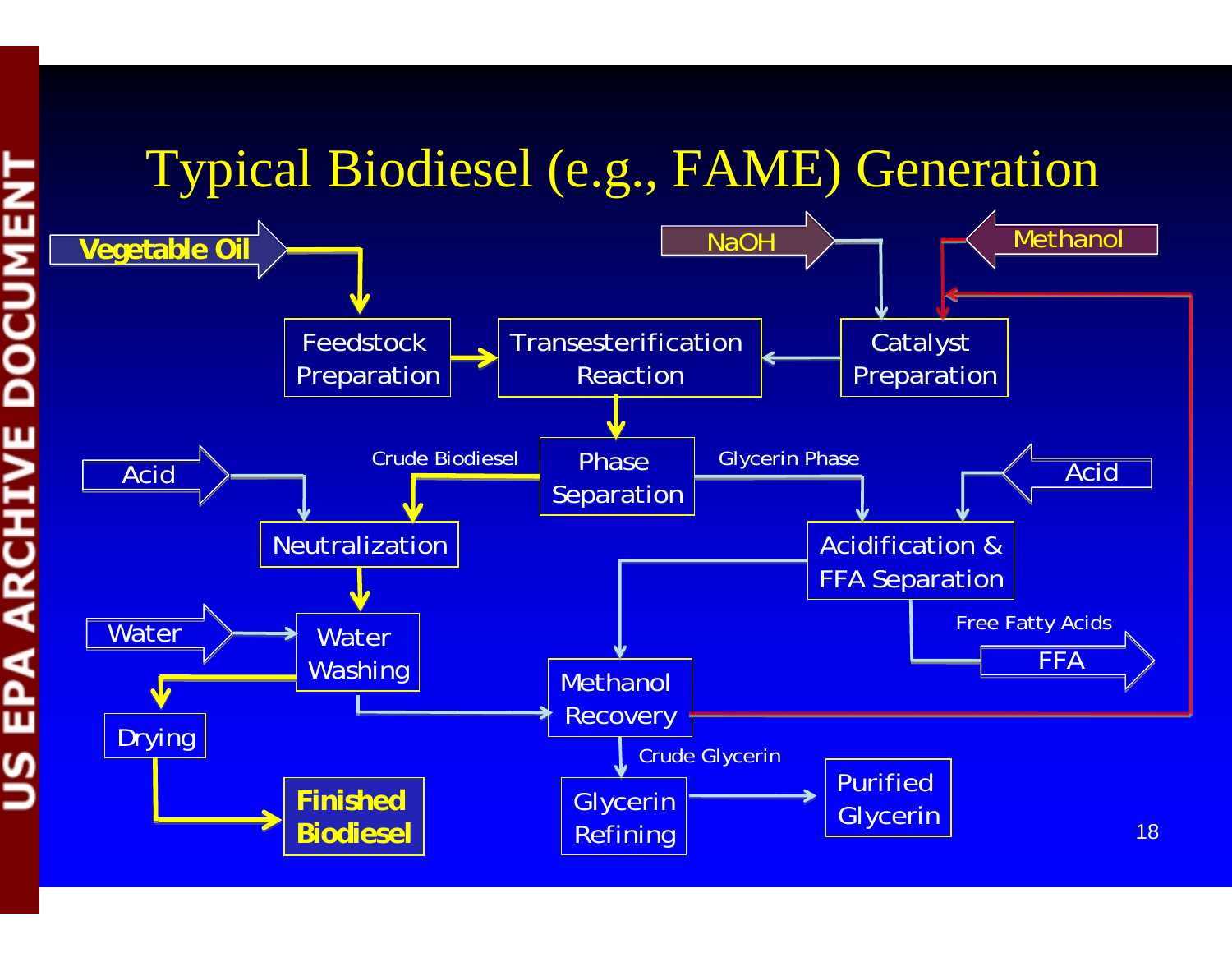#### **Biodiesel production process**

- Methanol
	- Volatile; Flammable (Class 3)
- Sodium Hydroxide (Caustic Soda)
	- Corrosive; Catalyst
- Potassium Hydroxide
	- Corrosive; Catalyst
- Sodium Methylate
	- Catalyst
- $\triangleright$  Hexane
	- Volatile; Flammable (Class 3)
- Glycerol (glycerine)

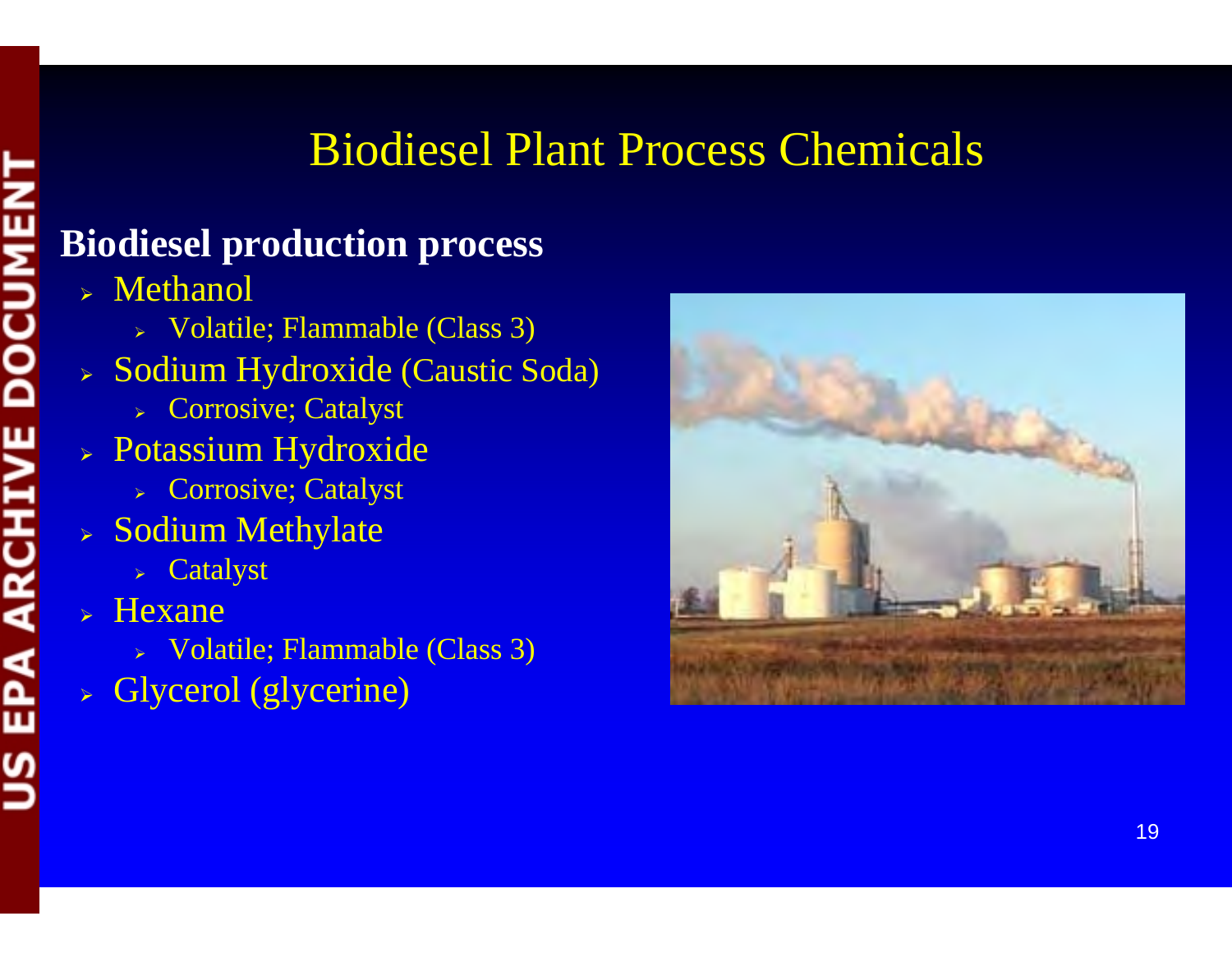#### Biofuels Integration into Infrastructure

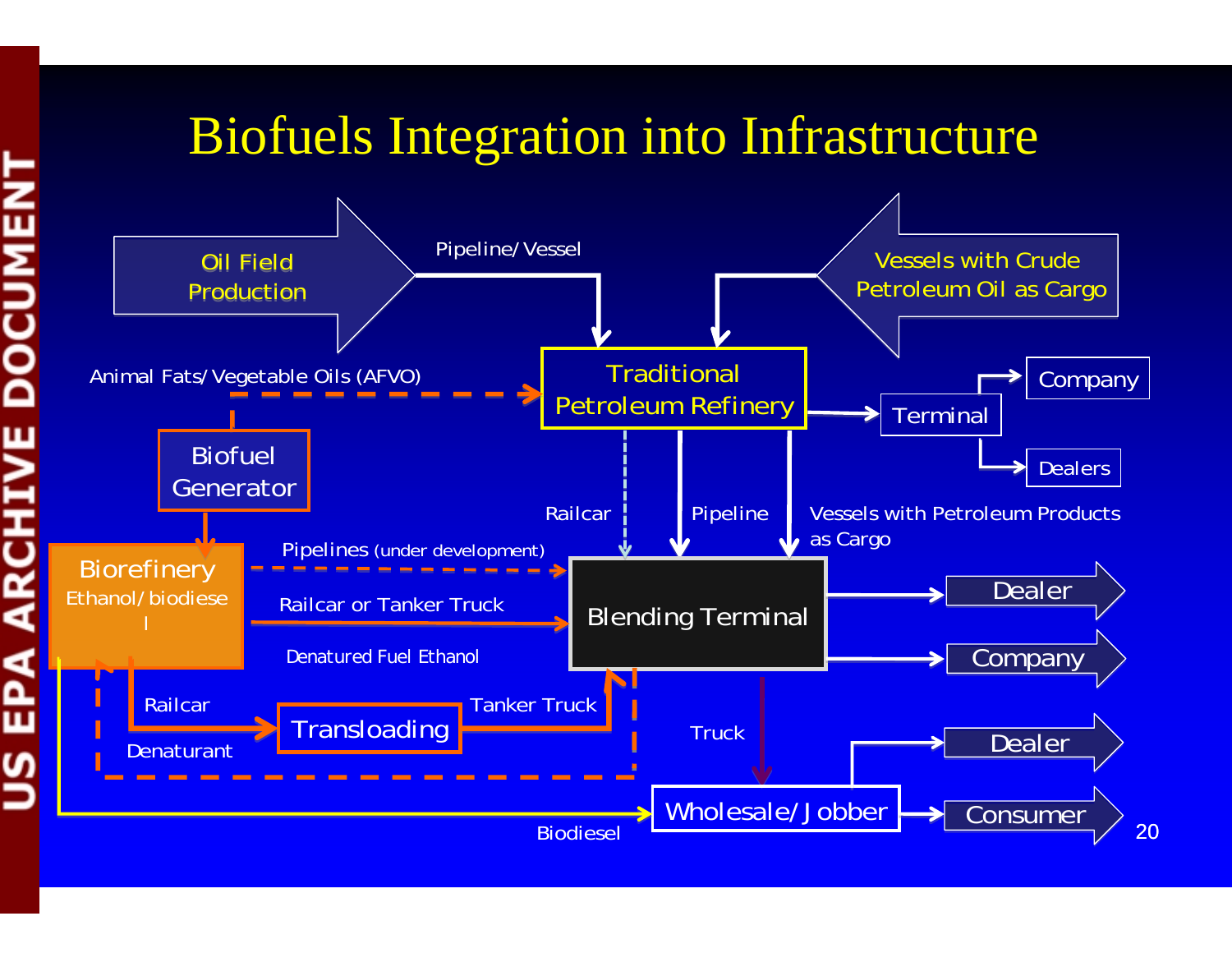### Biofuels Infrastructure

Infrastructure includes:

- ⋗  $\triangleright$  Pipelines, rail lines/railcars, barges/waterways, tank trucks
- ⋗ Terminals, Storage tanks, Blending facilities, Transfer hubs

**Ethanol and biodiesel currently do** not use many of the traditional petroleum products infrastructure (i.e., pipelines)

**Ethanol and biodiesel infrastructure** needs may be different



In 2005, rail: 60% of ethanol (approximately 2.9 billion gallons of ethanol), Tank trucks: 30%, and barges: 10%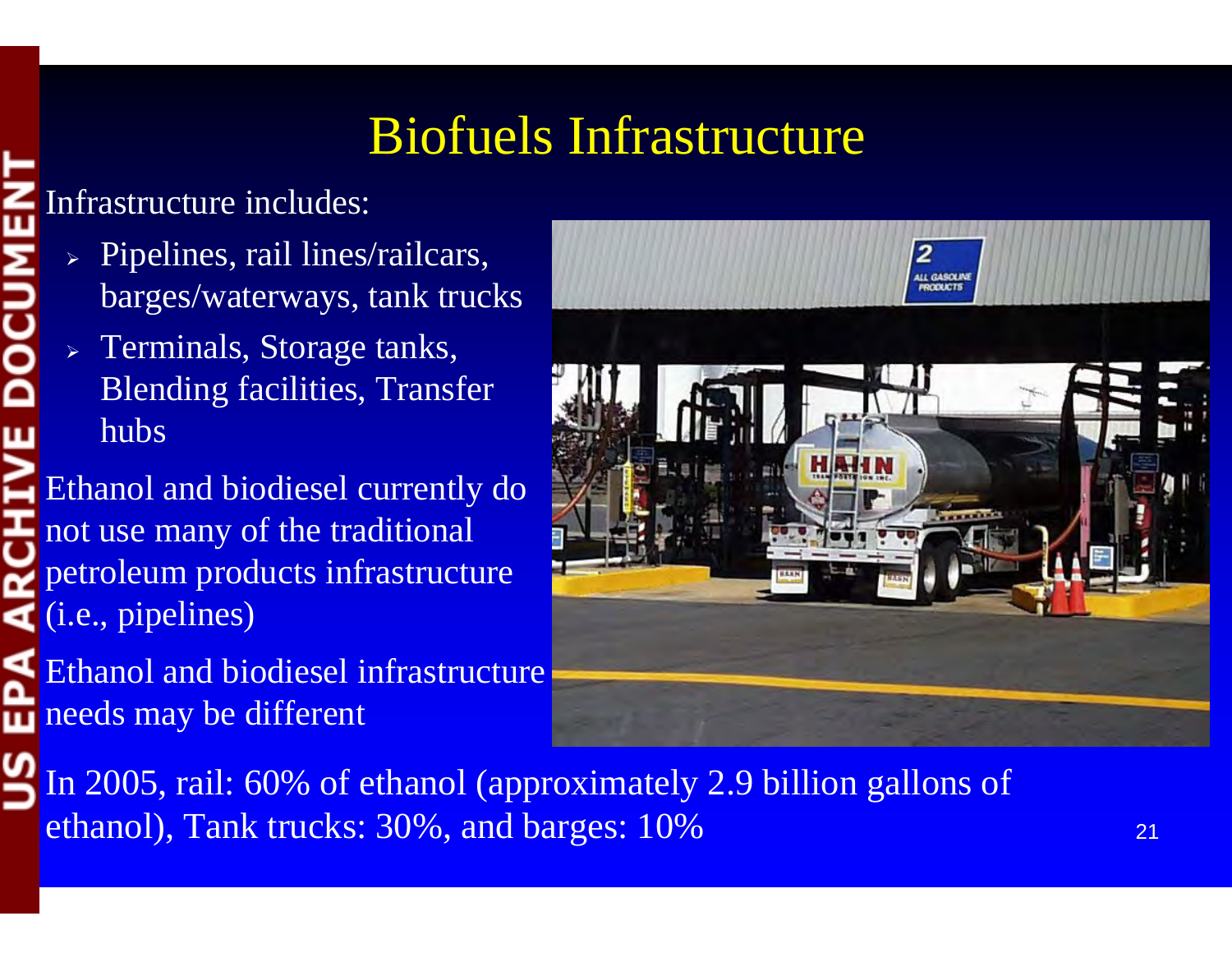#### Transport of Biofuels Through Pipelines

**Diesel FuelRegular Gasoline**Premium **Premium** Gasoline**GasolineRegular GasolineDiesel FuelRegular GasolineCurrent Multi-Products Pipeline Transmix**

#### **Potential Future Options for Biofuel Pipelines – Multi-products & Dedicated**

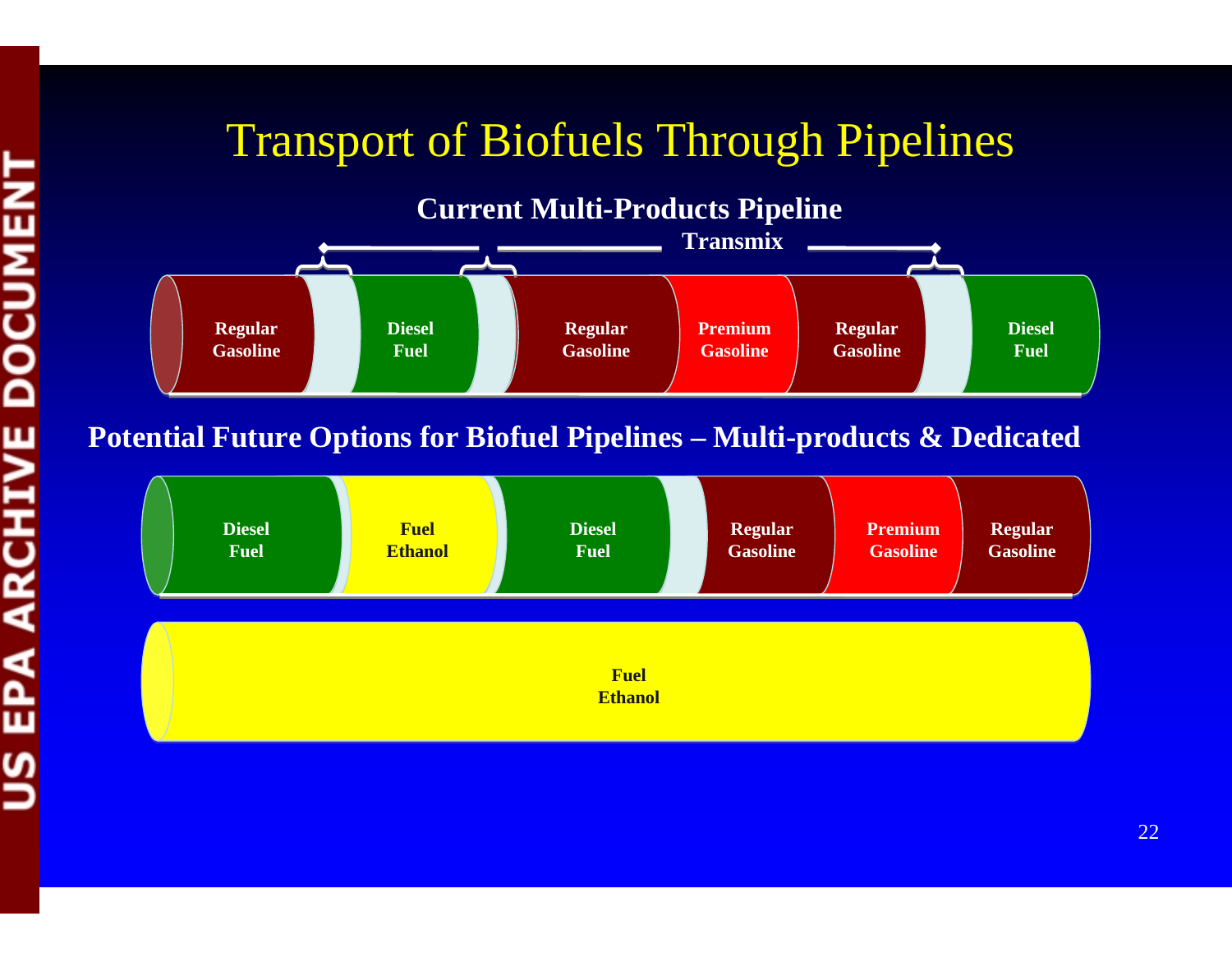#### Storage Tank & Pipeline Issues – Denatured Fuel Ethanol

- Survey suggests:
	- Number of leaks have occurred in equipment handling fuel ethanol due to cracking of the carbon steel
	- Number of cases of cracking and leaks have been reported in various types of equipment
		- Includes storage tanks, piping and associated handling equipment in the distribution systems for fuel ethanol,
- A concern for ethanol pipelines (similar grades of steel) Technical factors affecting storage and transportation of denatured fuel ethanol
	- Moisture
	- Material compatibility
- Ethanol can dissolve and carry impurities that are present inside storage tanks and multi-product pipeline systems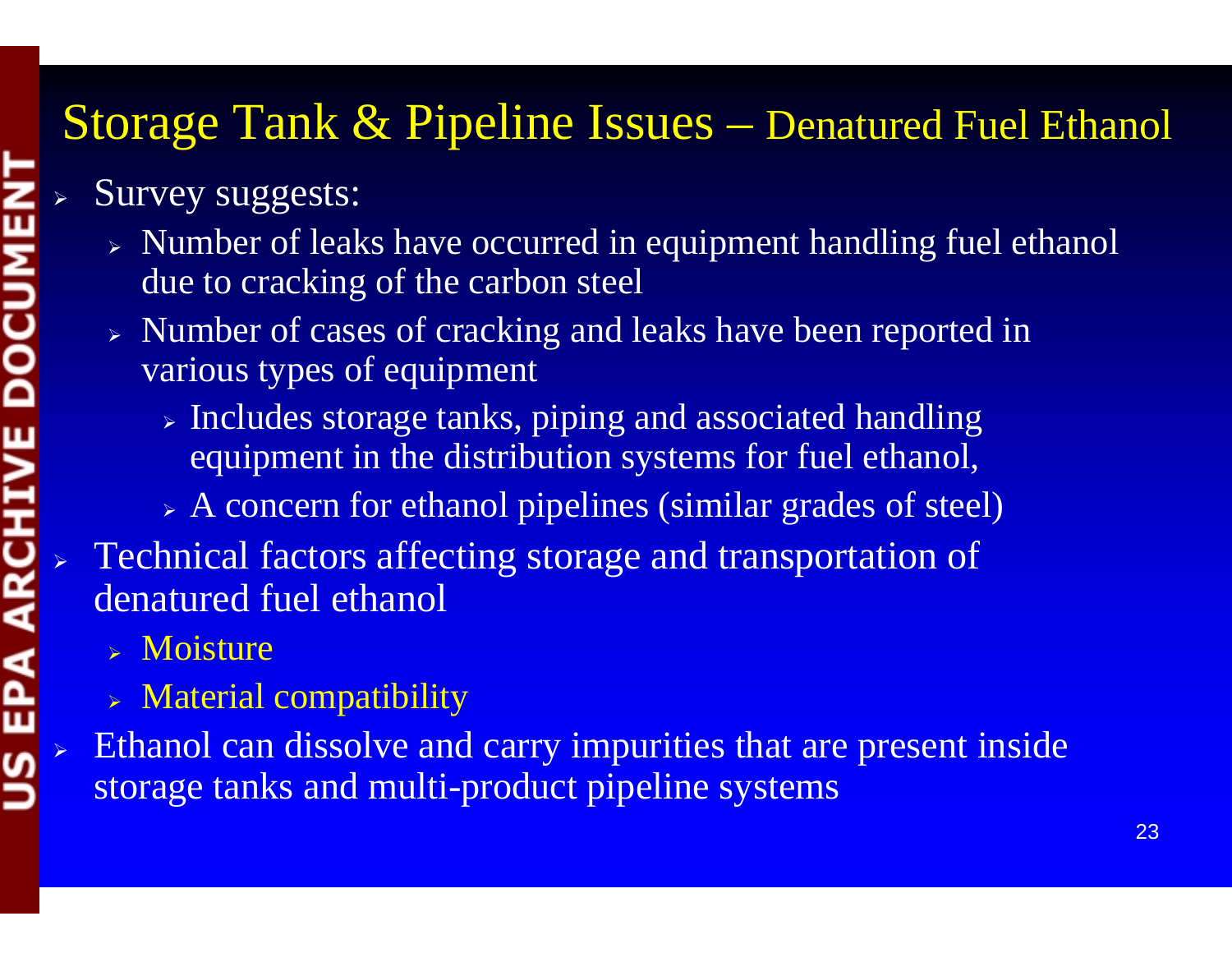### Storage Tank & Pipeline Issues - Ethanol

- $\triangleright$  Stress Corrosion Cracking (SCC) SCC is the formation of brittle cracks in a material that occurs as a result of corrosion processes and stress
- $\triangleright$  Factors that may lead to ethanol SCC
	- Fuel ethanol meeting the ASTM D4806 guidelines
	- Chloride and methanol content
		- Appear to increase susceptibility, but are not essential for SCC to occur
	- Dissolved oxygen content
	- ► Galvanic contact with corroded steel
	- Plate steels (e.g., ASTM A36)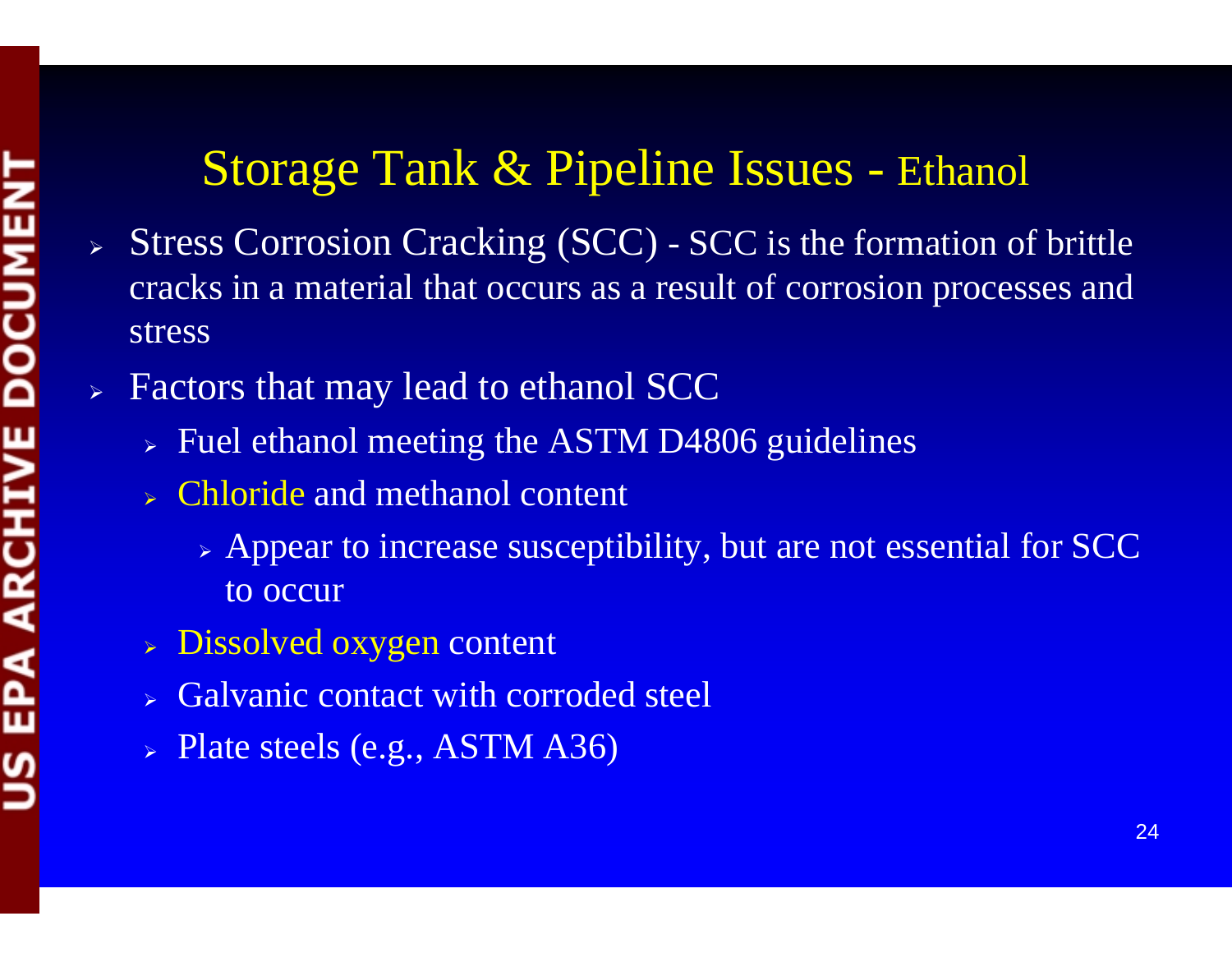#### Storage Tank & Pipeline Issues - Ethanol

- Cracks are typically branched and intergranular (low chloride ethanol), occasionally transgranular (high chloride or methanolcontaining ethanol)
- $\triangleright$  SCC has occurred in less than one year
- $\blacktriangleright$ Historical data suggests SCC appears at distribution terminals
- Tank liners, selective post-weld heat treatment, and the coating of internal critical zones may help
- API Technical Report 939-D Stress Corrosion Cracking of Carbon Steel in Fuel Grade Ethanol: Review, Experience Survey, Field Monitoring, and Laboratory Testing, Second Edition
- API Technical Report 939-E Identification, Repair, and Mitigation of Cracking of Steel Equipment in Fuel Ethanol Service, First Edition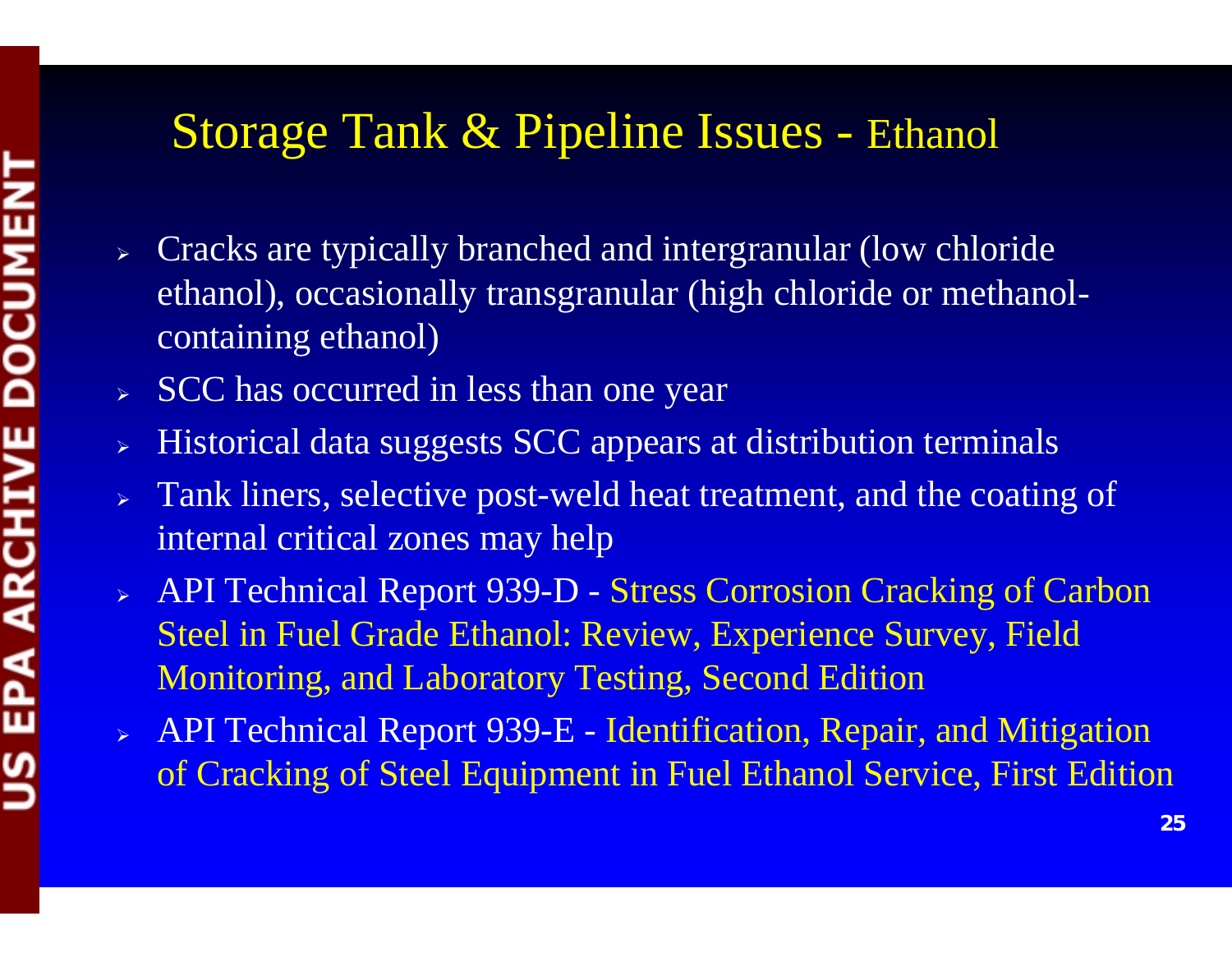#### Biodiesel Storage and Distribution Issues

#### Storage and Distribution Modes

- Tanker Truck / Rail car / Pipeline / Barge
	- Some terminals do not have rail spurs
	- Some terminals do not have water access
	- Currently biodiesel blends are not in the pipeline system
- Biodiesel systems are typically heated
	- Feedstock tanks and lines
	- Truck and rail off-loading system and lines
	- Loading rack lines, valves, and meters

 Blend system for 2 - 4 % biodiesel blend may be different than system needed for >5% system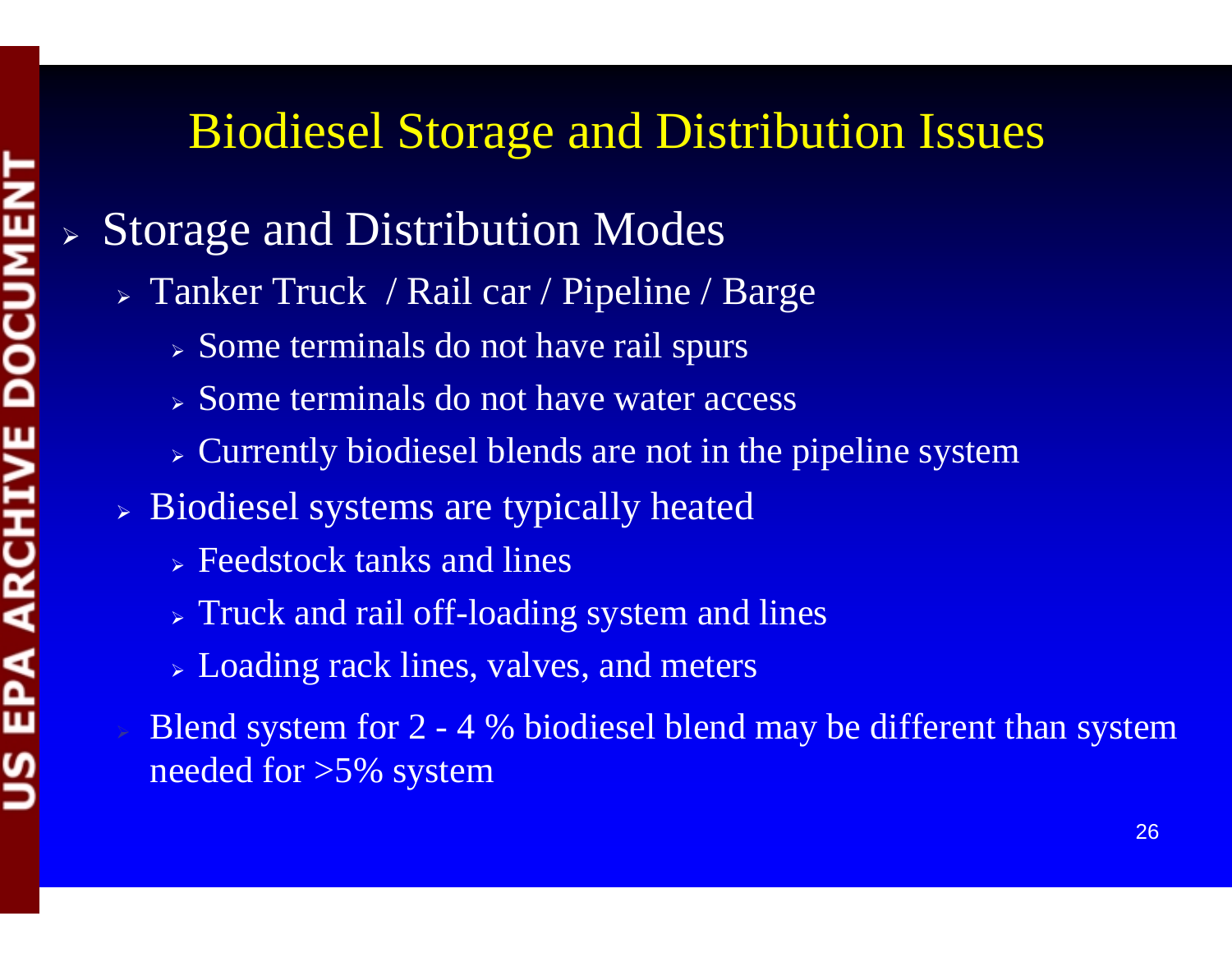### Transloading Biofuels

#### Federal and local jurisdictional issues

 Typical individual railcar capacity  $\triangleright$   $\sim$ 30,000 U.S. gallons Shipped in unit trains Can be as high as 100 railcars Transferred from rail cars to tank trucks for delivery to blending

terminals

 Transfer process equipment not necessary "fixed" in a single location

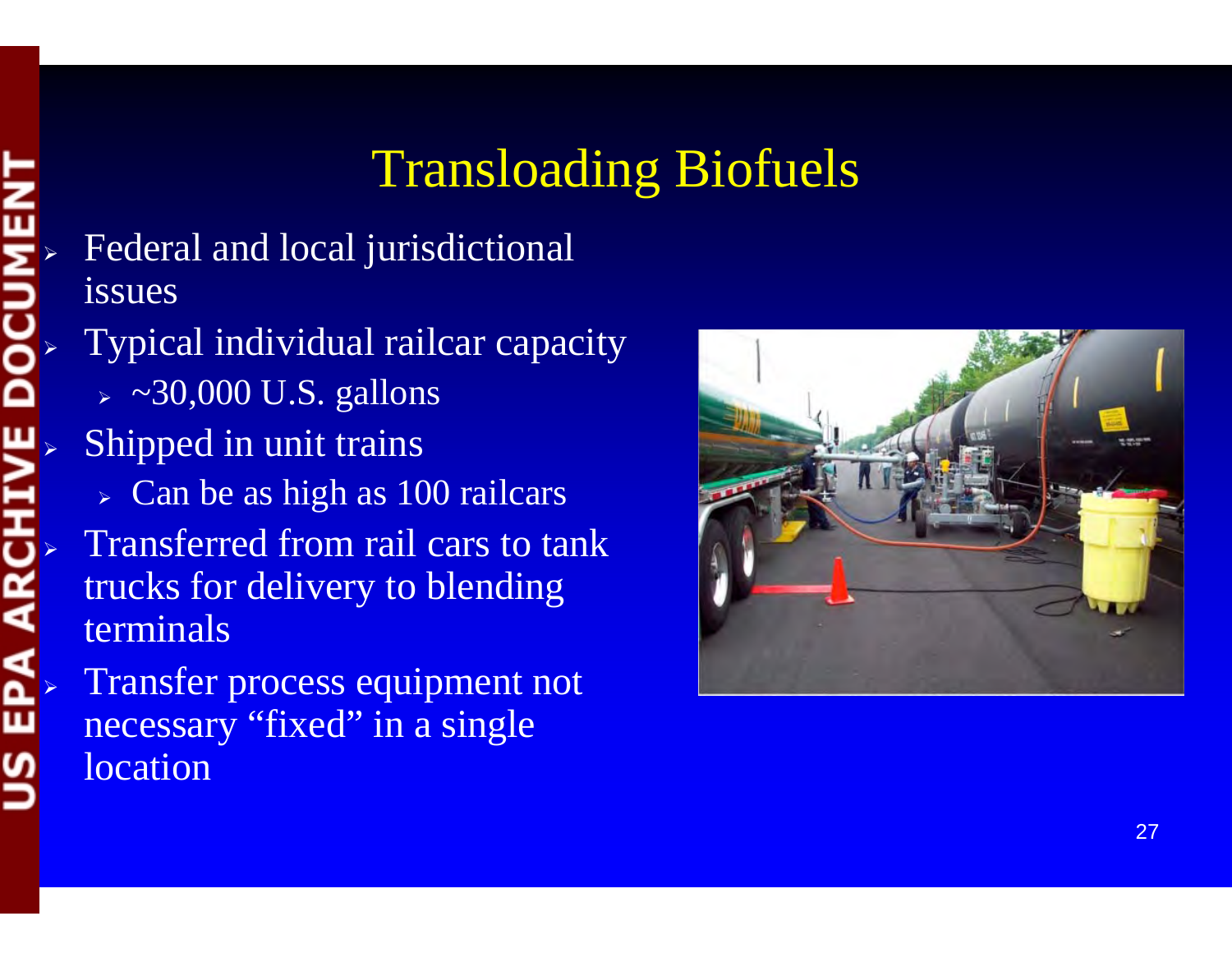#### Relevant Emergency Response Issues

 Fires and spills involving ethanol and ethanol/gasoline blends pose some complex challenges for emergency responders

 Ethanol is a polar/water-miscible flammable liquid (one that mixes readily with water)

> Degrades the effectiveness of fire fighting foams that are not alcohol resistant

 DOT Guide 127 - Flammable Liquids Polar/Water-miscible, 2004 Emergency Response Guidebook (ERG2004) 28

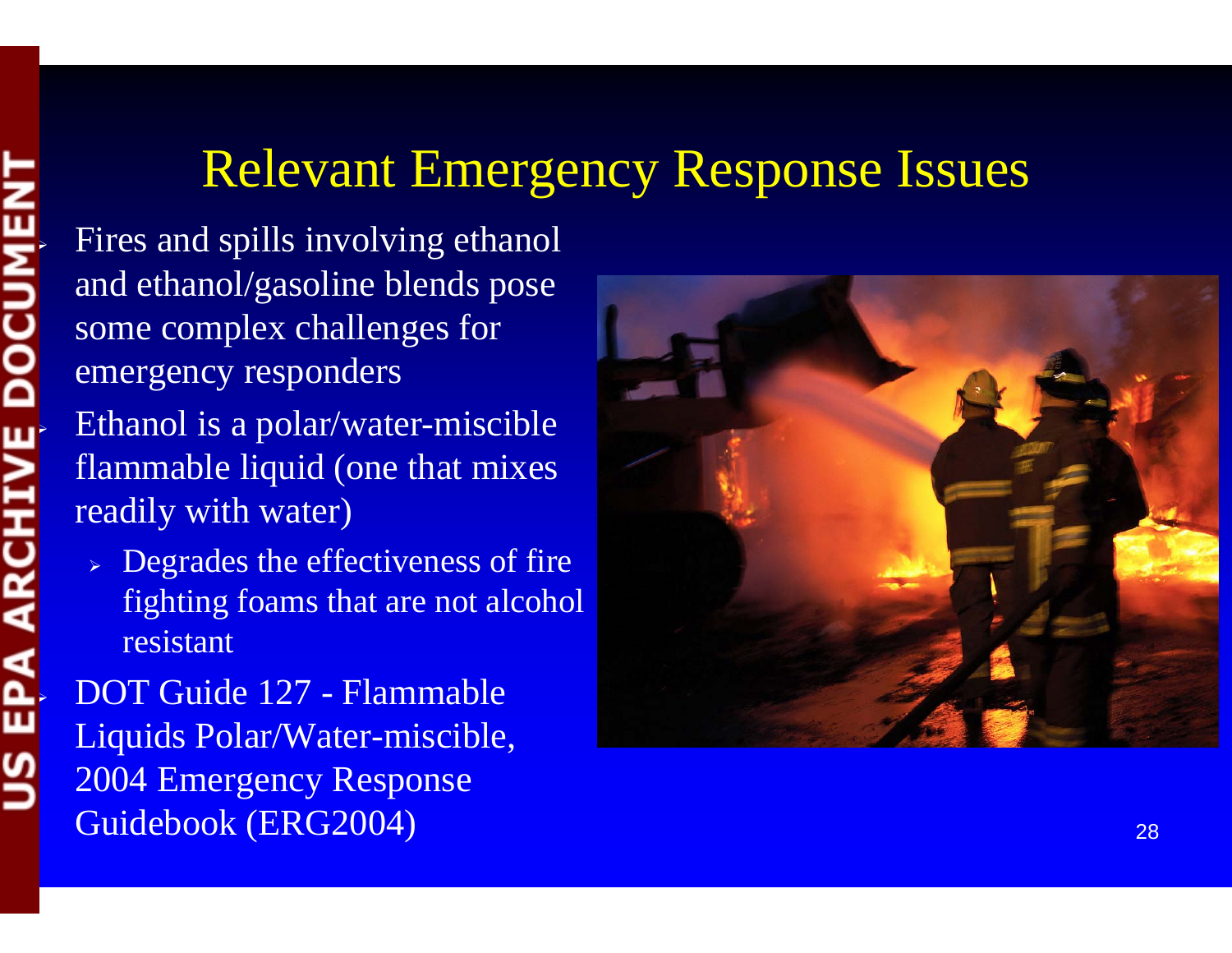#### Relevant Emergency Response Issues

- Alcohol-Resistant Aqueous Film Forming Foam (AR-AFFF)
	- Effective with ethanol blends from E10 through E95
	- E10 can be extinguished with AFFF and AR-AFFF but require higher application rates to prevent burn back
	- Passes a sprinkler application, which is typical of the fire suppression systems at many storage terminal loading racks
	- Creates a physical, polymer-membrane barrier between the foam blanket and fuel surface
	- Alcohol Resistant Film Forming Fluoroproteins (AR-FFFP)
		- **Burn back test**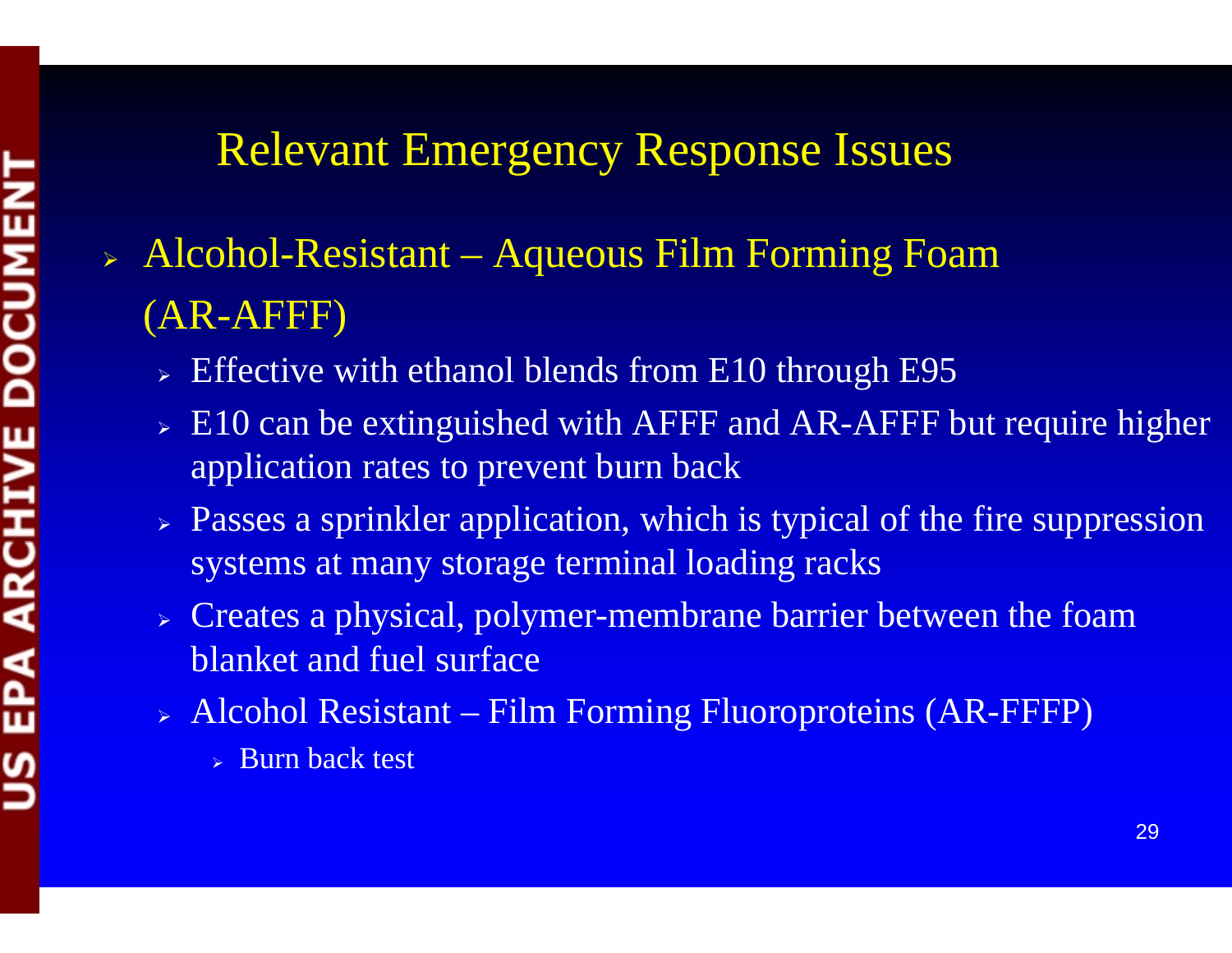### Ethanol/Gasoline blends and Placards

 DOT Federal Register notice (73 FR 4699) Published on January 28, 2008

| <b>Ethanol/Gasoline Blend</b>                                                                   | <b>Example of Shipping Name</b>                       |
|-------------------------------------------------------------------------------------------------|-------------------------------------------------------|
| Gasoline, with not more than<br>10% ethanol                                                     | Gasohol, UN1203 or Gasoline, UN1203                   |
| Gasoline/ethanol blends with<br>more than 10% ethanol                                           | Ethanol and Gasoline Mixture, UN3475                  |
| E85 $(85\%$ ethanol, 15% gasoline)                                                              | Ethanol and gasoline mixture, UN3475                  |
| Alcohol mixtures containing<br>up to $\frac{5\%}{2}$ gasoline<br>E95 (95% ethanol, 5% gasoline) | Denatured alcohol, NA1987<br>Alcohols, n.o.s., UN1987 |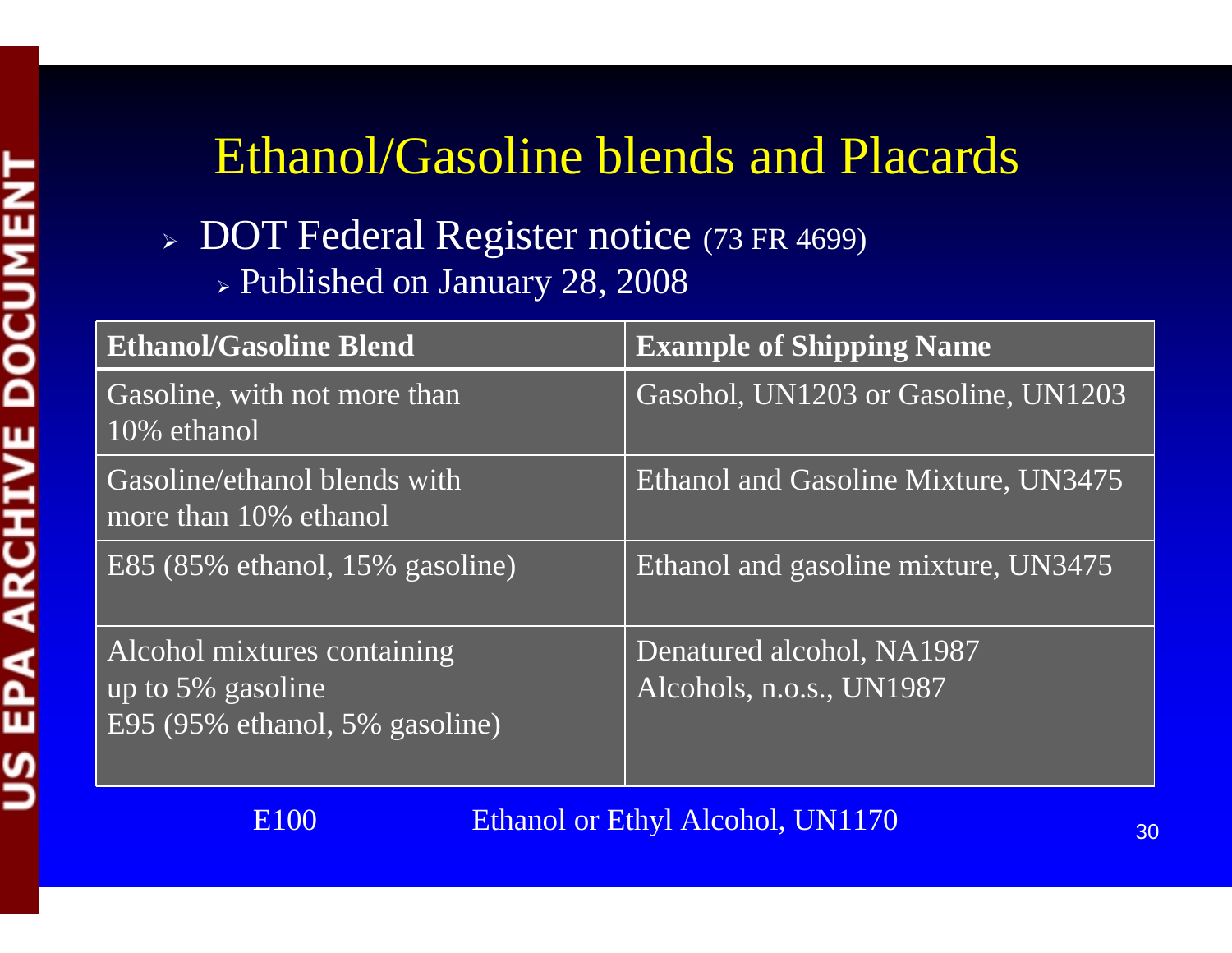$\blacktriangleright$ 

 $\blacktriangleright$ 

 $\blacktriangleright$ 

### Regulatory Implications

 Spill Prevention, Control, and Countermeasures Facility Response Plans Risk Management Plans Emergency Planning and Community Right to Know

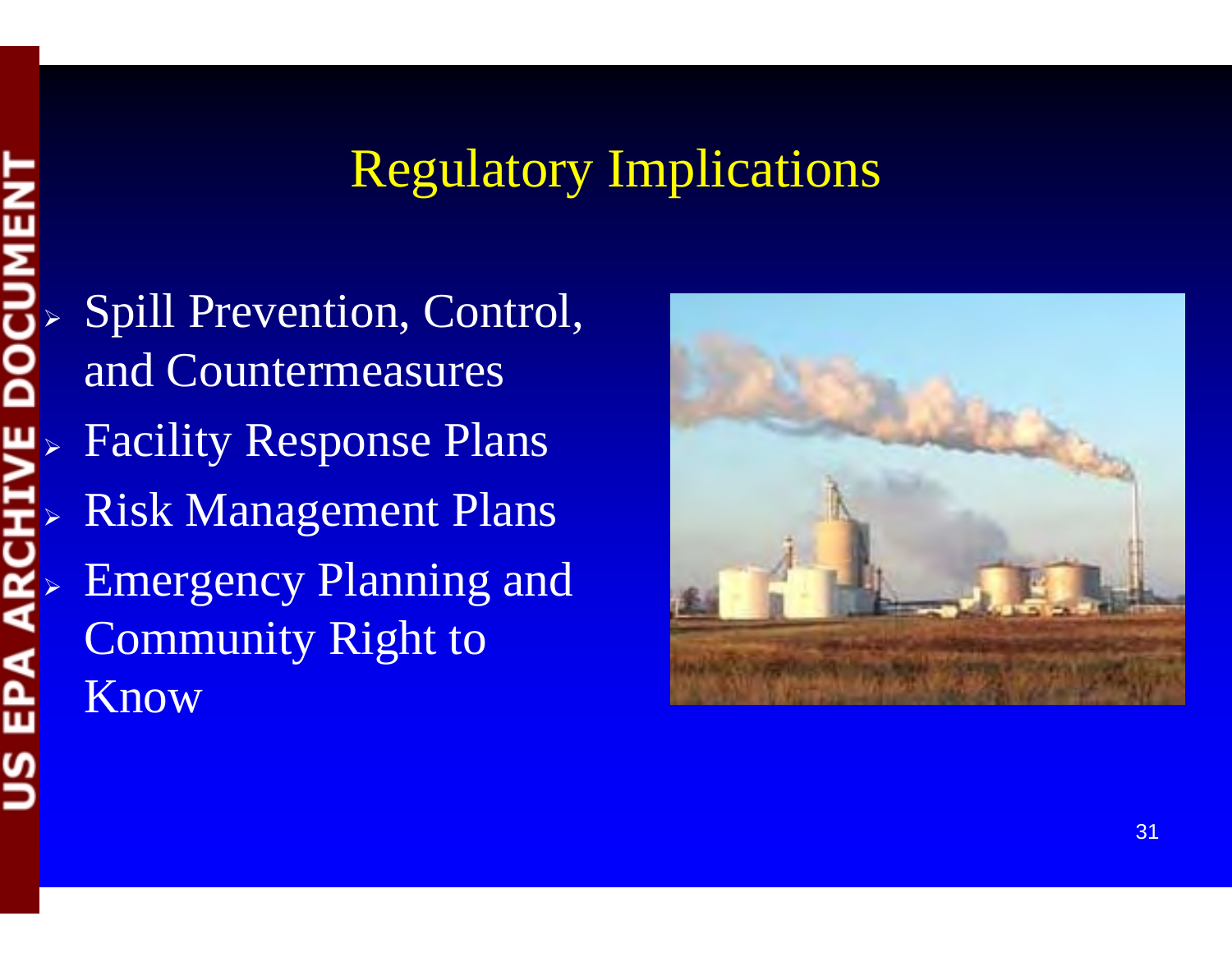$\blacktriangleright$ 

 $\blacktriangleright$ 

 $\blacktriangleright$ 

#### Biodiesel Feedstock Spill

- Properties similar to petroleum
	- Light non-aqueous phase liquid (LNAPL).
- Harmful effects: coating of feathers, fur, and gills
	- Absence of odor and sheen results in reduced avoidance.
	- Reduces thermal insulation and buoyancy.
- May burn if ignited
- May clog water treatment plants (due to the polymerization property).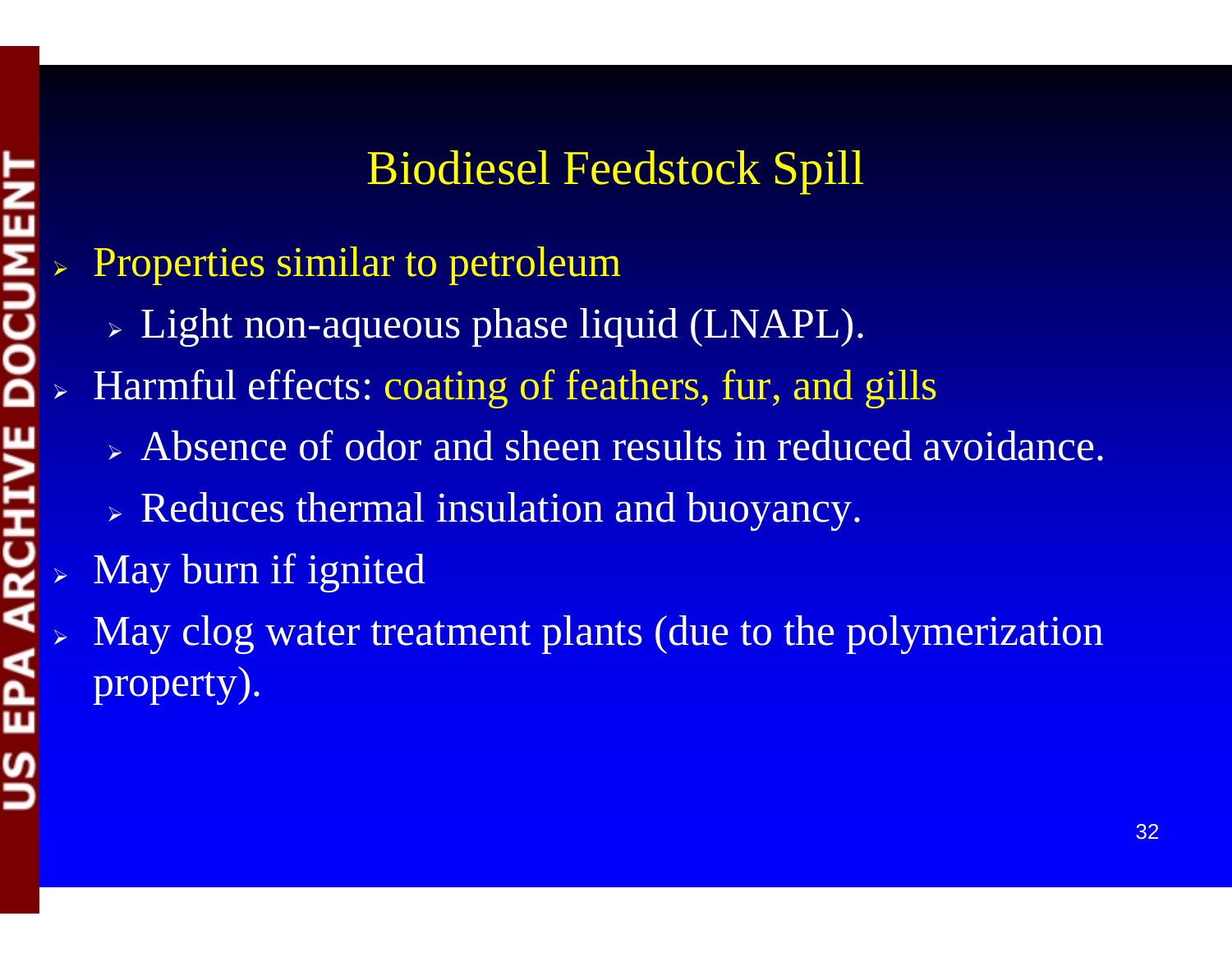$\blacktriangleright$ 

 $\blacktriangleright$ 

### Effects of Biodiesel Feedstock Spills

- High BOD may cause oxygen depletion
	- Greater effect on DO than petroleum oils
- Unsaturated oils (liquids at cold temperatures) are subject to (abiotic) oxidation
	- Polymerization due to chemical oxidation and cross-linking
	- Rancid odors may develop rapidly
	- Unsaturated oils form gum balls and varnishes in presence of oxygen, which resist biodegradation
	- Some saturated or unsaturated oils turn solid or semi-solid at cool temperatures, highly resistant to biodegradation
		- May be toxic or form toxic products
			- **Expecially free fatty acids and chemical oxidation products.**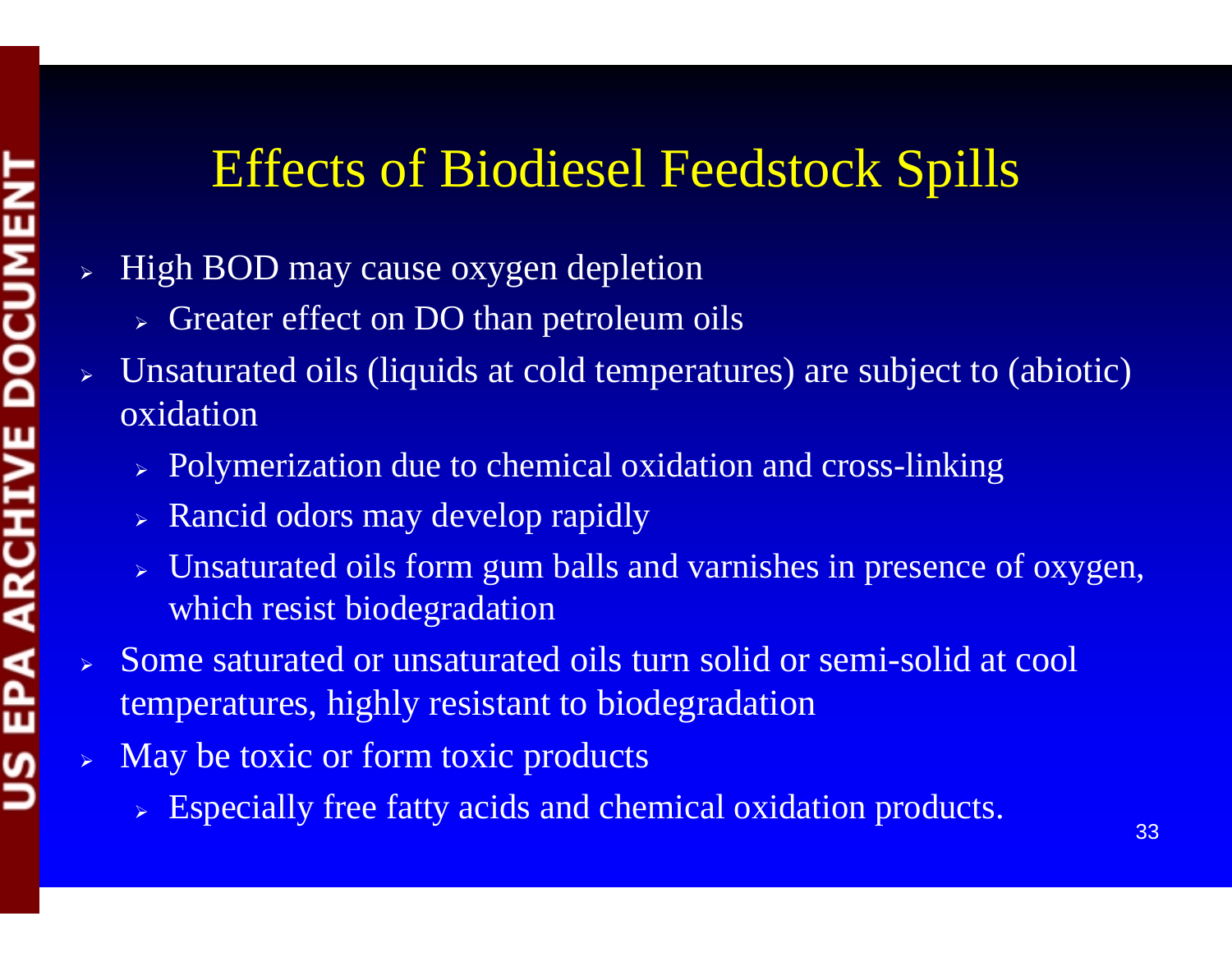## SPCC Applicability

- Addressed applicability of 40 CFR part 112 to non-petroleum oils
- $1975$  Federal Register Notice<br>  $\rightarrow$  Addressed applicability of 40 C<br>  $\rightarrow$  Re-affirmed that non-petroleum<br>
spill reporting and other require Re-affirmed that non-petroleum oils such as AFVOs are subject to oil spill reporting and other requirements under Section 311 of FWPCA
	- 2002 Revised SPCC rule amendments
		- $\triangleright$  Includes new subparts outlining the requirements for various classes of oil (pursuant to EORRA)
- 2006 Revised SPCC rule amendments
	- 2008 Revised SPCC rule amendments
		- $\blacktriangleright$  Establishes an alternative integrity testing option for AFVOs that are regulated under FDA (21 CFR part 110) and meet certain criteria

 $\blacktriangleright$ 

 $\blacktriangleright$ 

 $\blacktriangleright$ 

 $\blacktriangleright$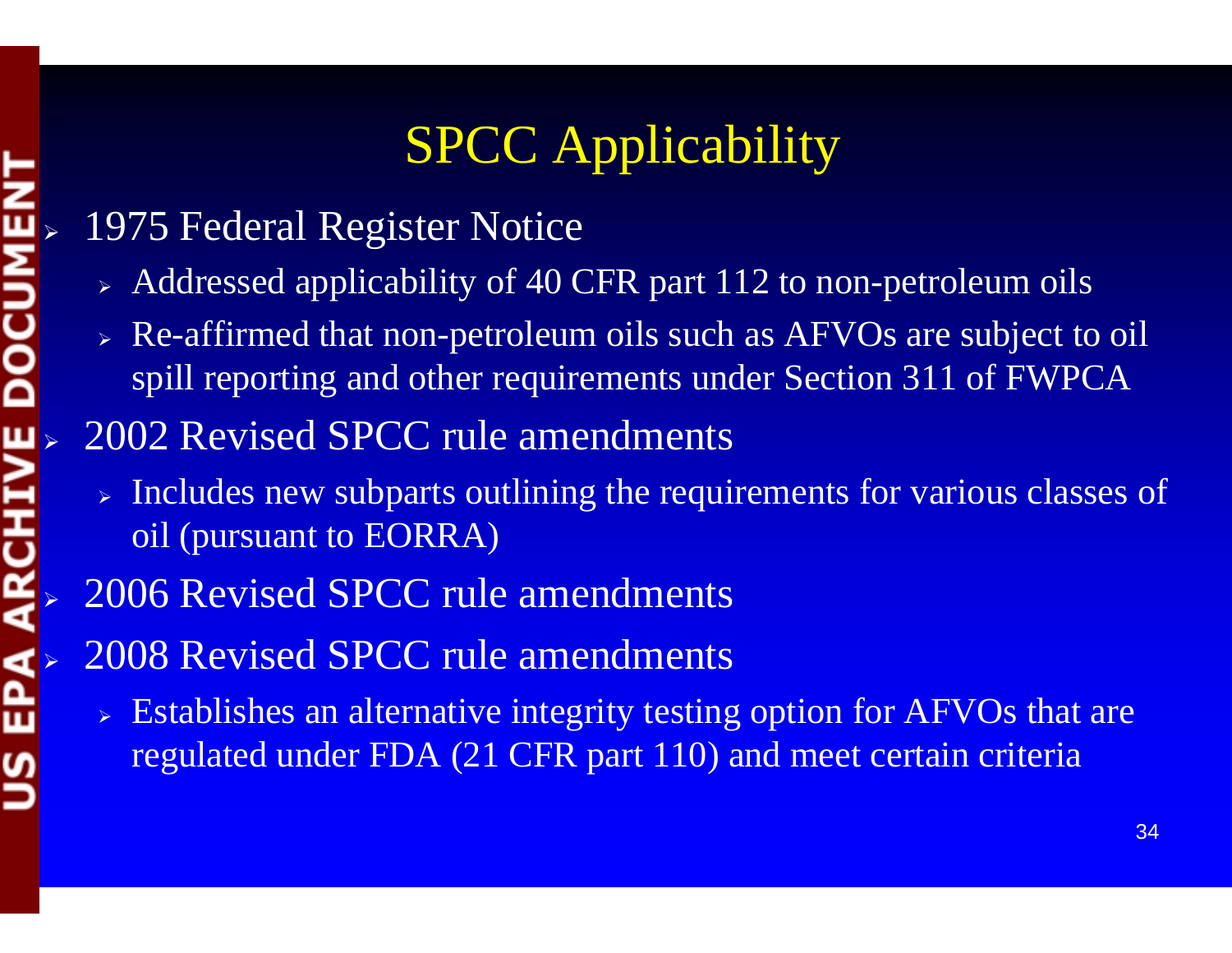### Biofuels & Facility Response Plans

 EPA (OSWER) letter to the Renewable Fuels Association on FRP applicability (November 07, 2006).

Ethanol denatured with oil (e.g., gasoline) is subject FRP

 Many existing and new biodiesel or ethanol plants may be subject to FRP requirements due to their storage capacity and potential for significant harm.

- A number of existing ethanol plants have a FRP
	- Total oil storage capacity (e.g., largest tank) greater than 1 million gallons

 Biodiesel plants are likely to require an FRP given large oil storage capacity (AFVO feedstocks *and* finished products)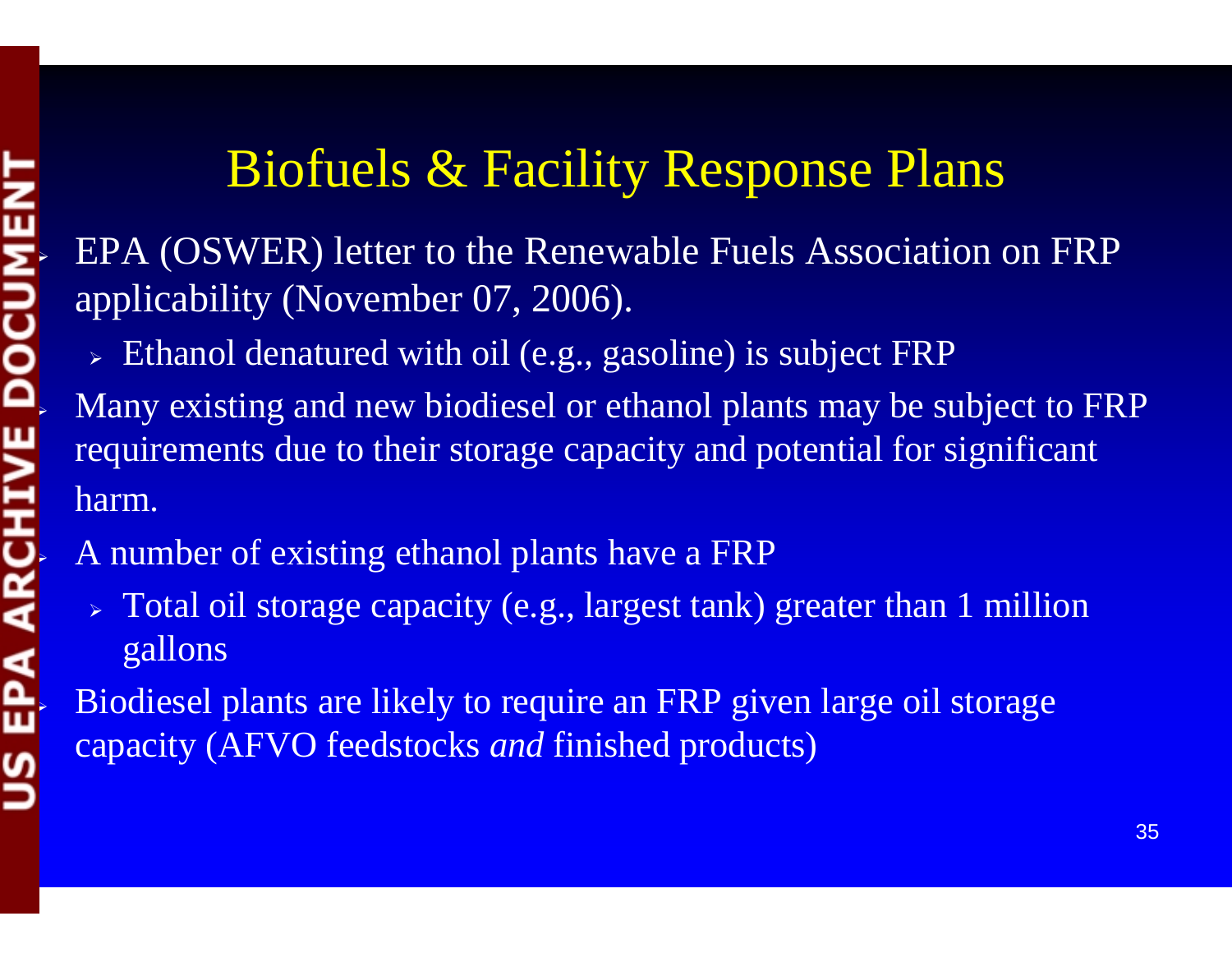#### Biofuels & Hazardous Chemical Reporting Section 311 & 312

#### Gasoline – 75,000 gallons

 At a retail gas station, stored entirely underground, in compliance at all time in the previous calendar year with UST requirements)

Gasohol (90% gasoline and 10% ethanol) – 75,000 gallons

 At a retail gas station, stored entirely underground, in compliance at all time in the previous calendar year with UST requirements)

#### Diesel – 100,000 gallons

 At a retail gas station, stored entirely underground, in compliance at all time in the previous calendar year with UST requirements)

All other Non-EHS hazardous chemicals – 10,000 lbs

 Alternative Fuels (Ethanol and Methanol mixtures; E85, E95, M95), aviation fuel, heating fuel, kerosene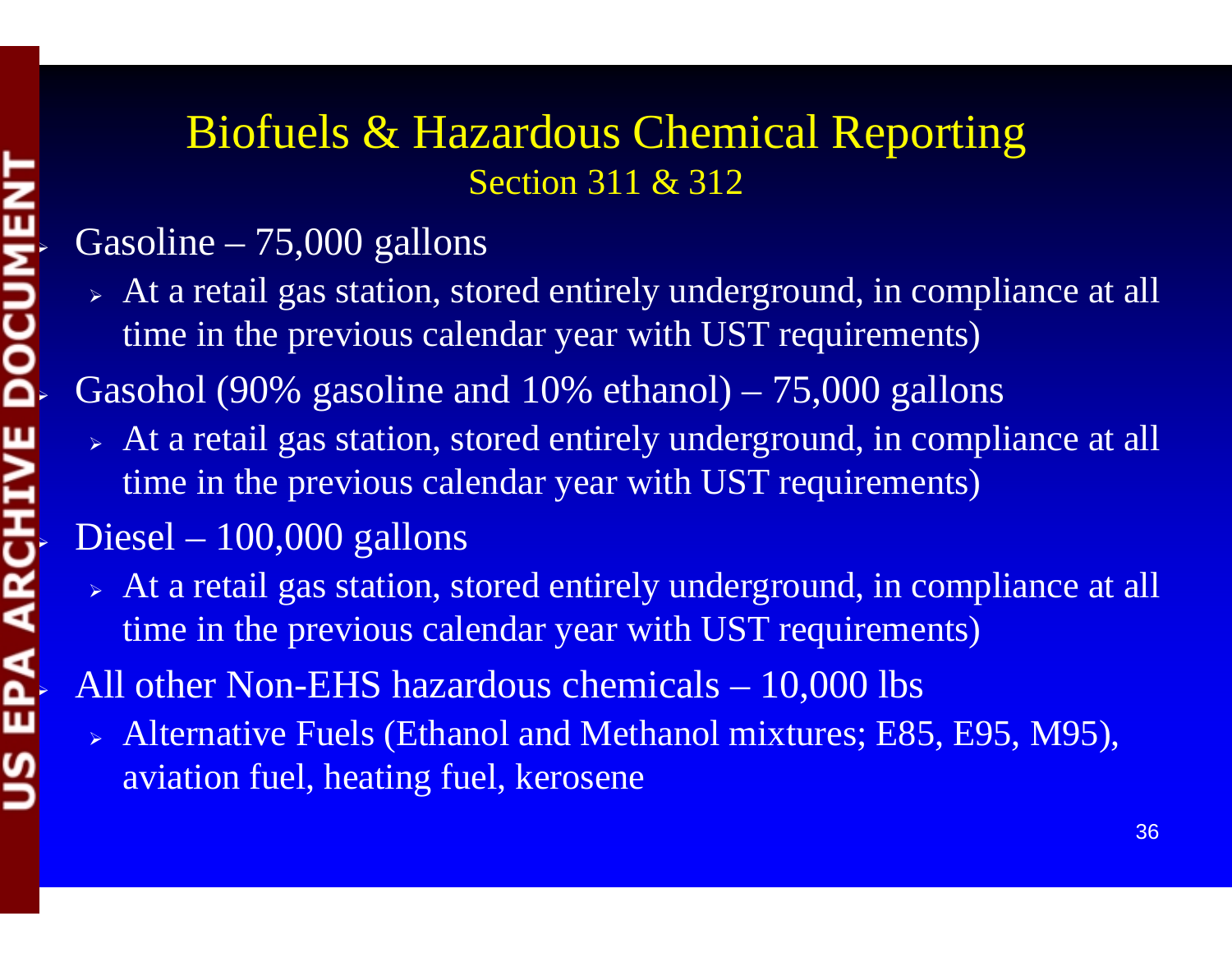#### **Summary**

- Requires EPA to develop a new Renewable Fuel Standard.
	- Expand biofuels to 36 billion gallons by 2022.
- Lifecycle GHG assessement

New generation, storage, and distribution infrastructure challenges

- Integrating biofuels into traditional fuel supply chain
- $\blacktriangleright$ Infrastructure needs

Expect energy legislation mandates biofuel usage.<br>
→ Requires EPA to develop a new Renewable Fuel St<br>
→ Expand biofuels to 36 billion gallons by 2022.<br>
→ Lifecycle GHG assessement<br>
→ New generation, storage, and distribut Fires and spills involving ethanol and ethanol/gasoline blends pose some complex challenges for emergency responders Current biofuels: Ethanol and biodiesel; Future biofuels: ?